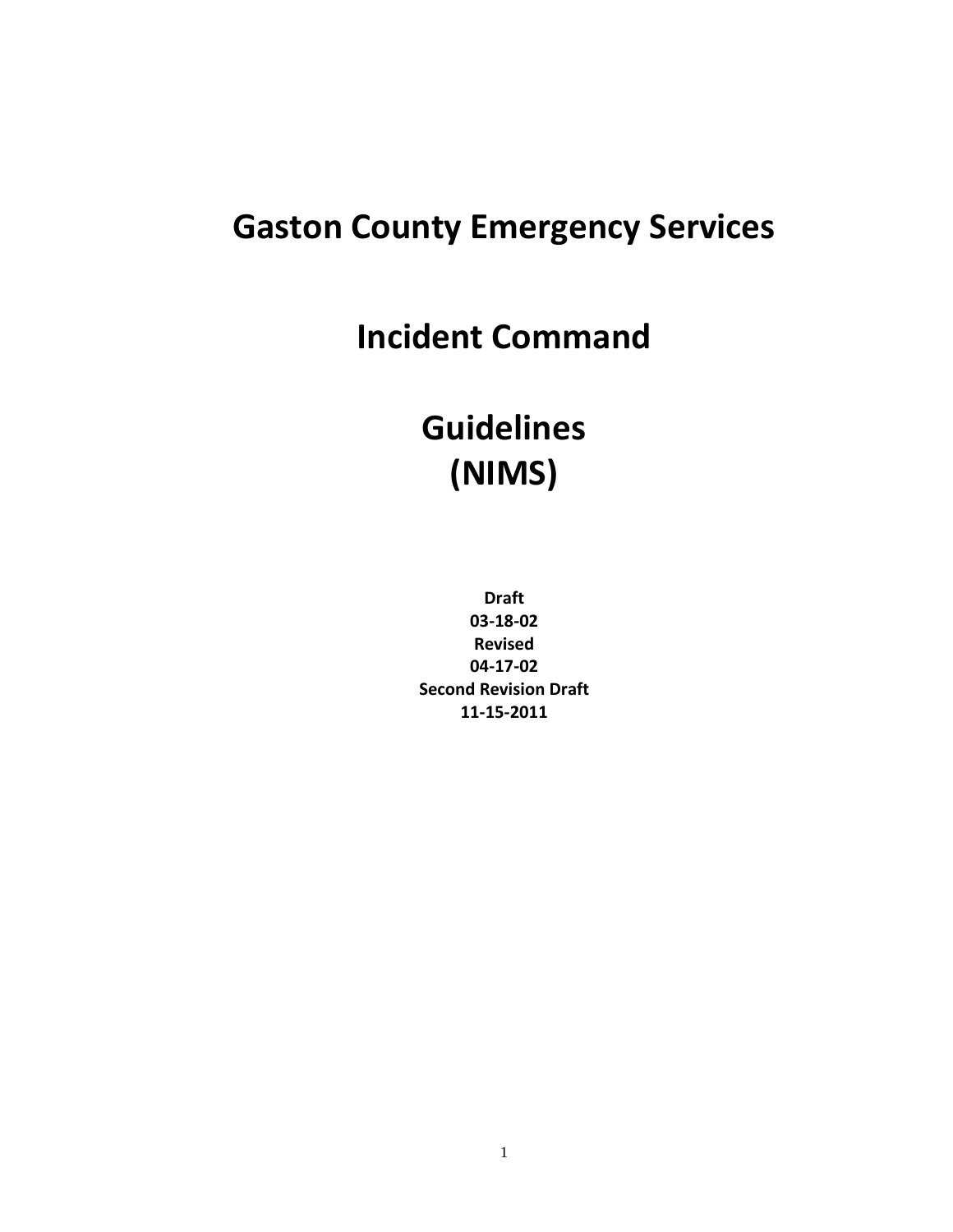# **Table of Contents**

| Introduction        |                                                 | page 3  |  |
|---------------------|-------------------------------------------------|---------|--|
| <b>Section I</b>    | <b>Response</b>                                 | page 4  |  |
| <b>Section II</b>   | <b>First Arriving Personnel</b>                 | page 4  |  |
| <b>Section III</b>  | <b>Establishing Command</b>                     | page 5  |  |
| <b>Section IV</b>   | <b>Divisions and Groups</b>                     | page 7  |  |
| <b>Section V</b>    | <b>Command and Staff Responsibilitiespage 9</b> |         |  |
| <b>Section VI</b>   | <b>Support Staff</b>                            | page 11 |  |
| <b>Section VII</b>  | <b>Agency Responsibilities</b>                  | page 13 |  |
| <b>Section VIII</b> | <b>Tactical Considerations</b>                  | page 15 |  |
| <b>Section IX</b>   | <b>Command Post Operations</b>                  | page 16 |  |
| <b>Section X</b>    | <b>Staging Areas</b>                            | page 17 |  |
| <b>Section XI</b>   | <b>Debriefing</b>                               | page 19 |  |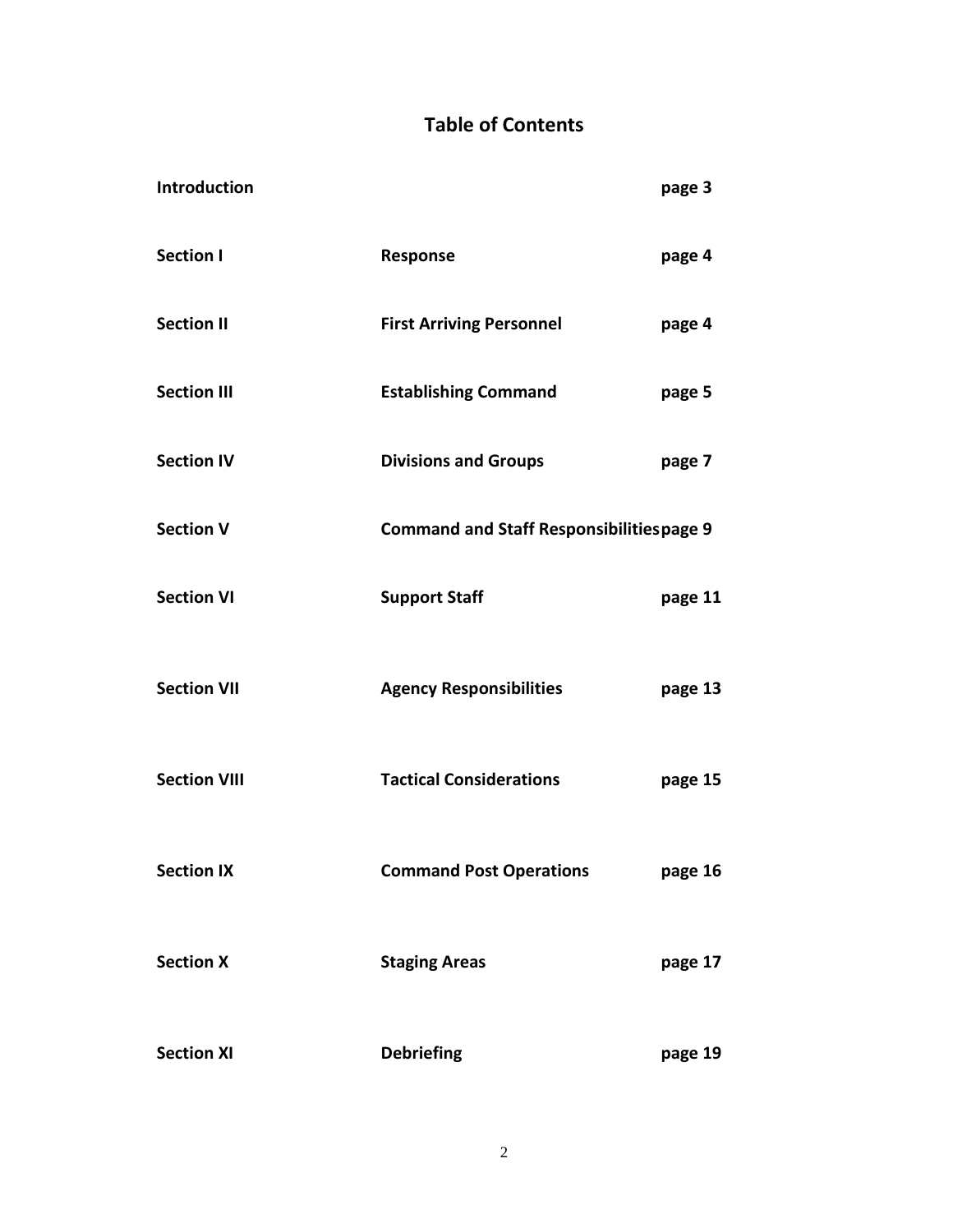| <b>Appendix 1</b> | <b>Hazardous Materials Checklist</b>  | page 21 |
|-------------------|---------------------------------------|---------|
|                   |                                       |         |
| <b>Appendix 2</b> | <b>Passport Accountability System</b> | page 22 |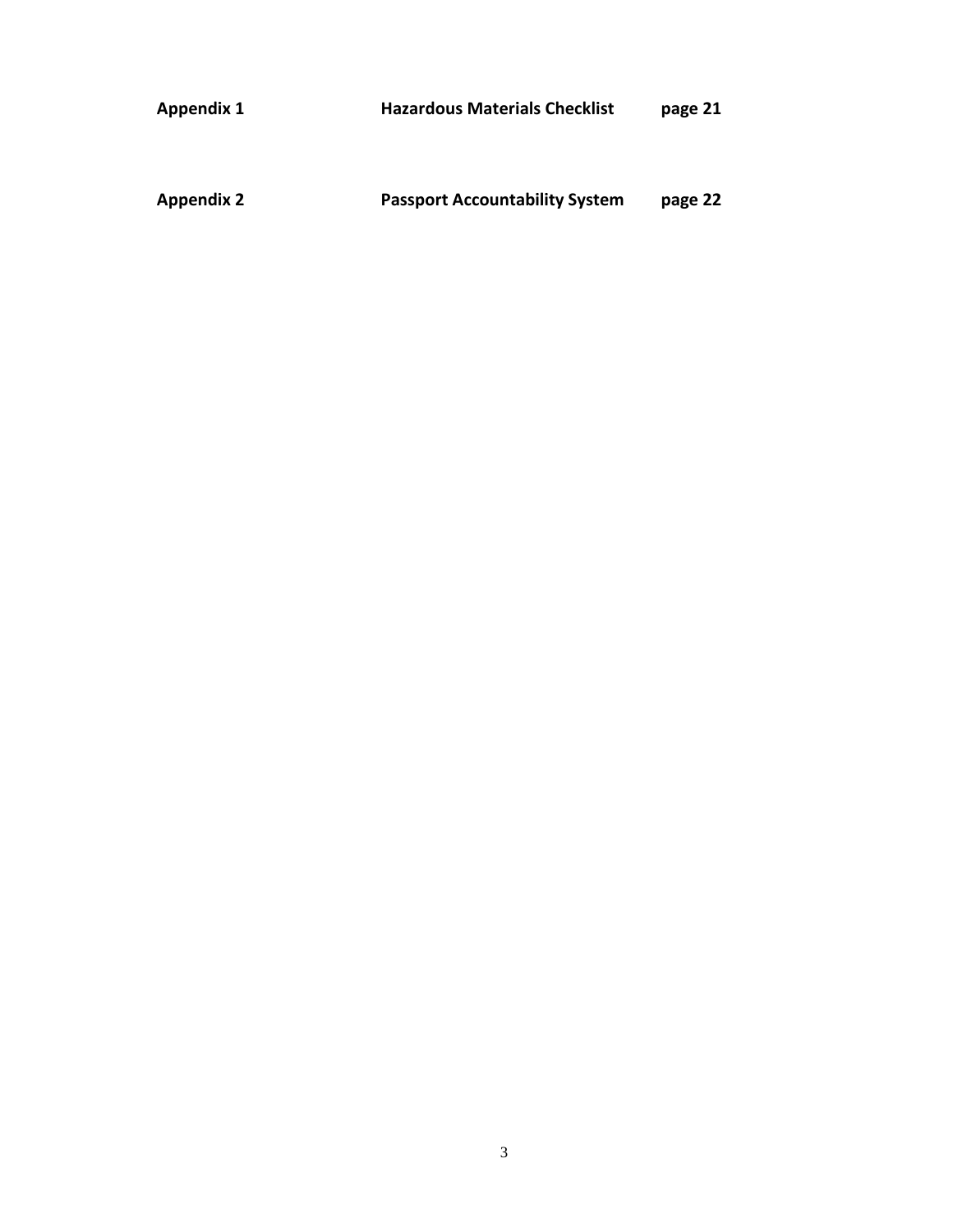#### **Introduction to Incident Command System**

#### **General**

**The Incident Command System, hereafter referred to as "ICS", provides a basis for a standardized system to be utilized in combating emergencies. The ICS encompasses methodologies enabling agencies to work together towards the common objective of effective and efficient management of emergencies. It is a responsive system, capable of incorporating new technology, ideas and the individual needs of the agencies compromising the system. In addition, the ICS provides an umbrella concept which emergency response organizations may find effective in addressing emergencies within their respective jurisdictions.** 

**The Incident Command System (ICS) is mandated by the National Incident Management System (NIMS) which provides a systematic, proactive approach guiding departments and agencies at all levels of government, the private sector, and nongovernmental organizations to work seamlessly to prepare for, prevent, respond to, recover from, and mitigate the effects of incidents, regardless of cause, size, location, or complexity, in order to reduce the loss of life and property, and harm to the environment. The Superfund Amendments and Reauthorization Act (SARA) of 1986 developed for handling hazardous materials task OSHA with establishing rules for operations and hazardous material incidents. The OSHA regulation 1910.120 requires all organizations to use ICS for any hazardous material incident.**

**In order to improve accountability and establish clear lines of authority the adoption of NIMS based ICS guidelines will be used in Gaston County by all emergency responders within the Gaston County Emergency Services. The inclusion of the NIMS based system will increase safety to responders and others, increase achievement of response objectives and improve use of resources.**

#### **Purpose**

**The primary purpose of ICS is the efficient management of assigned resources for effective control of any emergency situation. ICS can be adapted to any task requiring a standard method of organization, terminology, and identification. The system is an "all risk" system, which can be utilized in all emergencies including, but not limited to, tornadoes, major fires, earthquakes, floods, major medical, hazardous materials, traffic accidents, air crashes, and civil disorders.**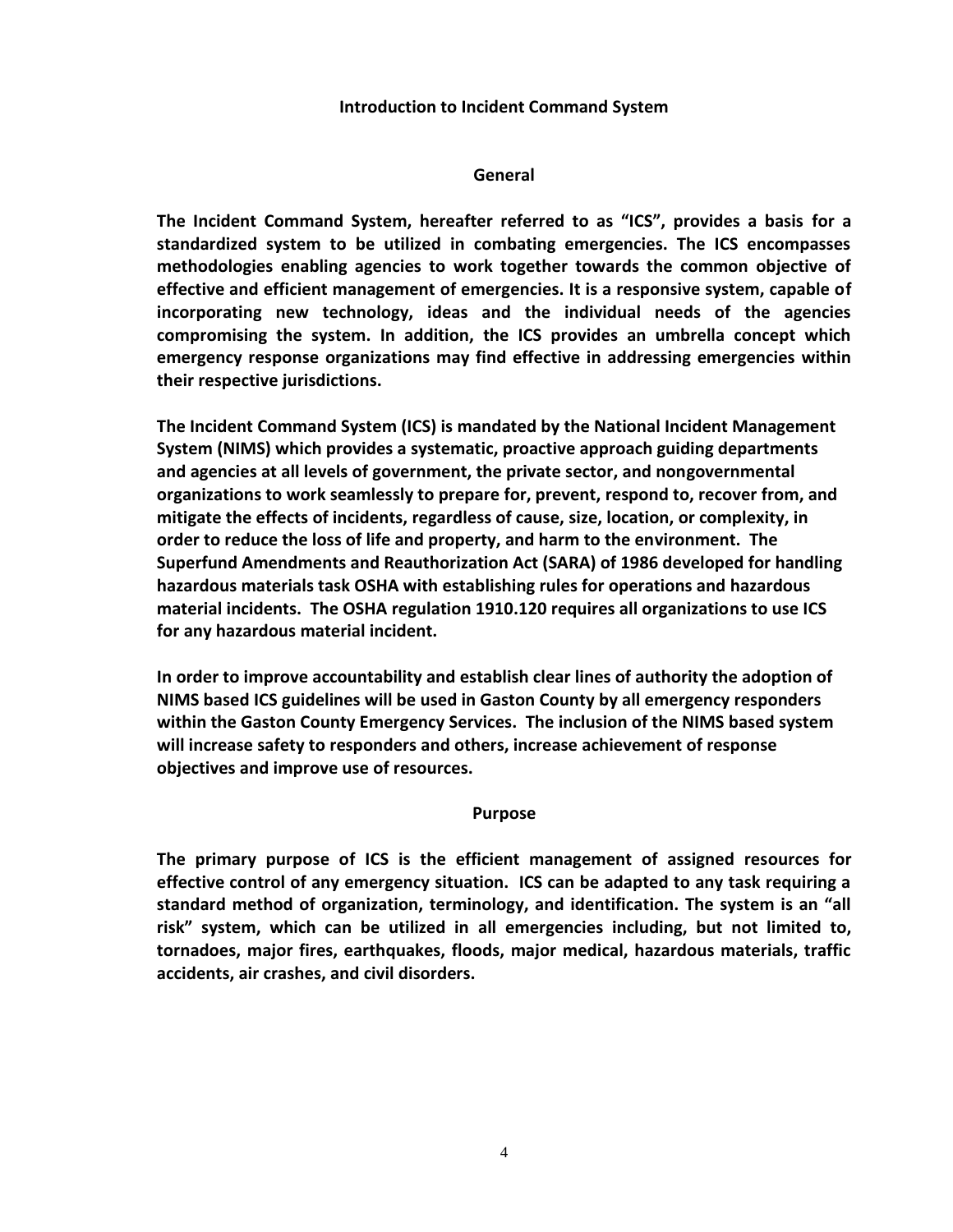# **Components of ICS**

**The ICS has a number of components. These components working together provide the basis for an effective ICS concept of operation.**

- **Common Terminology**
- **Modular Organization**
- **Integrated Communications**
- **Unified Command Structure**
- **Manageable Span of Control**
- **Pre-Incident Surveys (Pre-Plans)**
- **Comprehensive Resource Management**

**The Features and Principles of NIMS**

**The essential features:**

**Standardization** 

**Common Terminology**

# **Command**

- **Establishment and transfer of command**
- **Chain of Command and Unity of Command**

# **Planning/Organizational Structure:**

- **Management by objectives (Life Safety, Incident stabilization, Property/Environmental preservation)**
- **Modular Organization**
- **Incident Action Planning**
- **Manageable Span of Control**
- **Pre-incident surveys (Pre-Planning)**

# **Facilities and Resources:**

- **Incident locations**
- **Comprehensive Resource Management**

**Communications/Information Management:**

- **Integrated Communications**
- **Information and Intelligence Management**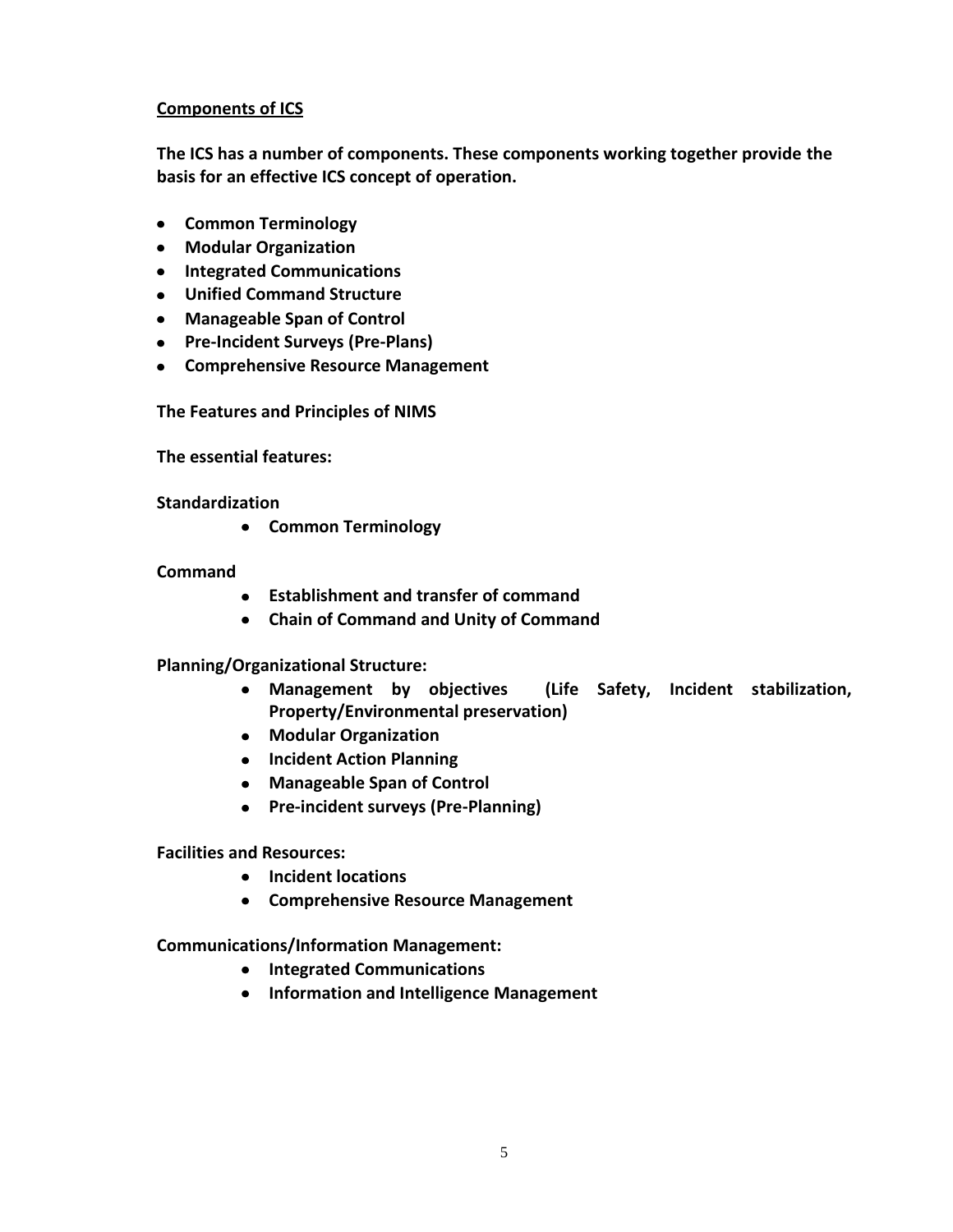**Professionalism:**

- **Accountability**
	- o **Check-in**
	- o **Incident Action Plan (IAP) (required for all hazardous materials incidents)**
	- o **Unity of Command**
	- o **Span of Control**
	- o **Resource Tracking**
	- o **Dispatch/Deployment**

**The following NIMS certifications are available for those who have not obtained the required training, the link provided will give access to the NIMS forms:**

 **http://www.fema.gov/pdf/emergency/nims/ics\_forms\_2010.pdf**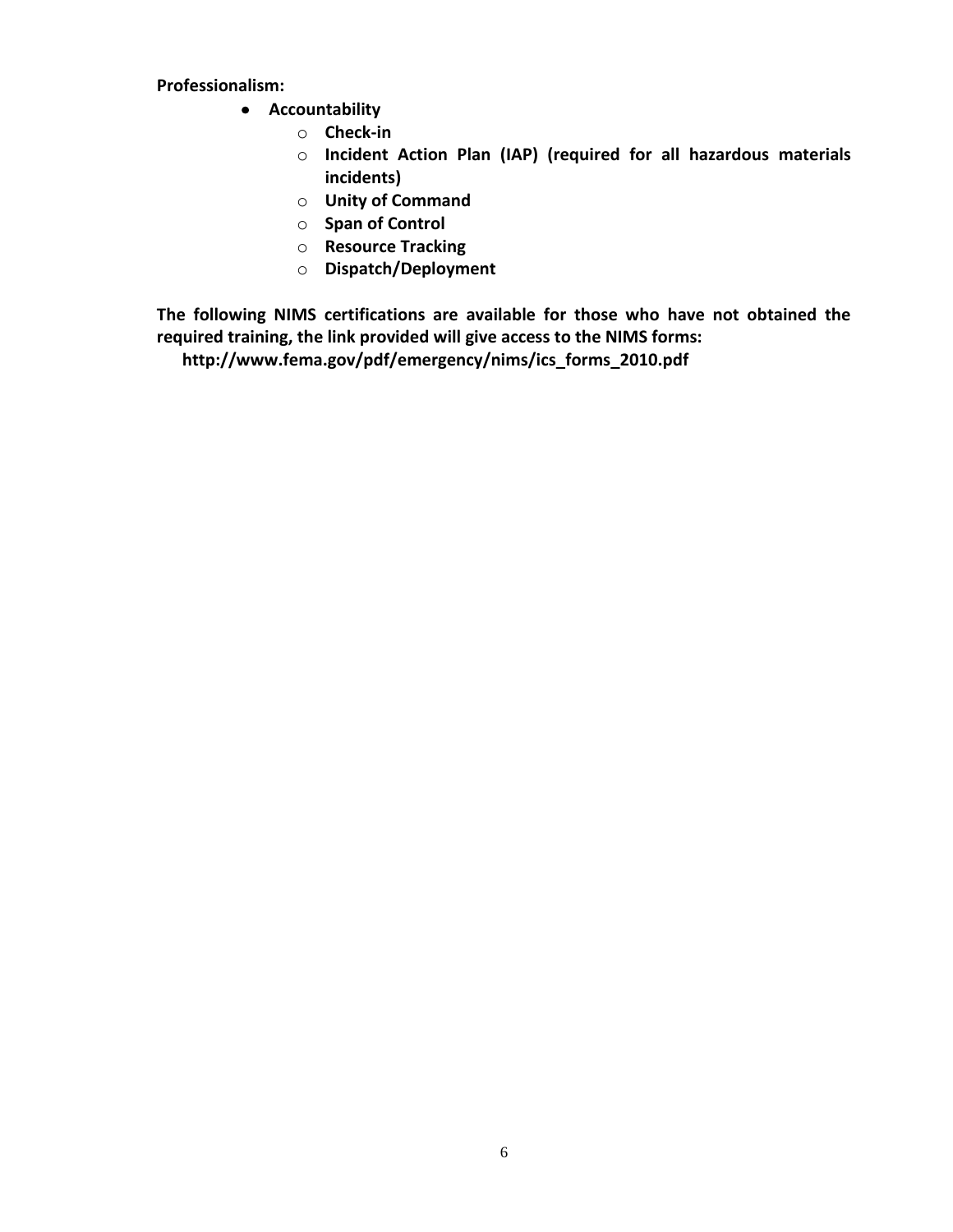#### **DISCUSSION:**

**Gaston County has a Mutual Aid Agreement dating back to 1973, which enables either a Gaston County Fire Department or Gastonia Fire Department to request assistance for the purpose of handling an incident. The request has to be made from the highest ranking member on scene of the organization requesting assistance to the Communications Center and the request will be forwarded to the requested agency. With that said, Gaston County nor any municipality does not have an "automatic aid" agreement enabling dispatch of units automatically on first due assignments. In order, to address this issue, an agreement needs to be established between all agencies detailing what constitutes "automatic aid". However, current guidelines have been accepted by OSFM/ISO Rating System allowing "call cards" to be acknowledged as "automatic aid agreements". All emergency services organizations shall use their respective Mutual-Aid agreements i.e. Emergency Medical Services and Police Agencies.**

**A. Enroute to the Scene**

**Obtaining the proper information from the dispatcher is essential to making an effective and safe entry into any incident scene. The telecommunicator will provide the most complete information available to the first responding units. For volunteer Fire agencies, when checking enroute identify the number of personnel responding with the unit.**

**B. Response to Special Risk Incidents**

**Response to certain incidents may require special precautions even before reaching the scene. While enroute it may be important to obtain from the dispatcher such information as wind direction and speed, identification of the hazardous materials involved, and the exact location of the cloud or spill. (A hazardous materials checklist is provided in this guideline, also the Gastonia Fire Department Special Operations Response Team may need to be contacted to assist with hazardous materials incidents). This request also requires notification of Gaston County Emergency Management. For all Special Risks refer to Section 7 "Agency Responsibilities".**

**Section II … First Arriving Personnel on Scene**

**Every person in an emergency response agency has the potential of being a key person at a specific site during an emergency. The first arriving personnel on the scene shall institute effective incident management techniques. The following procedures should be instituted immediately upon arrival.**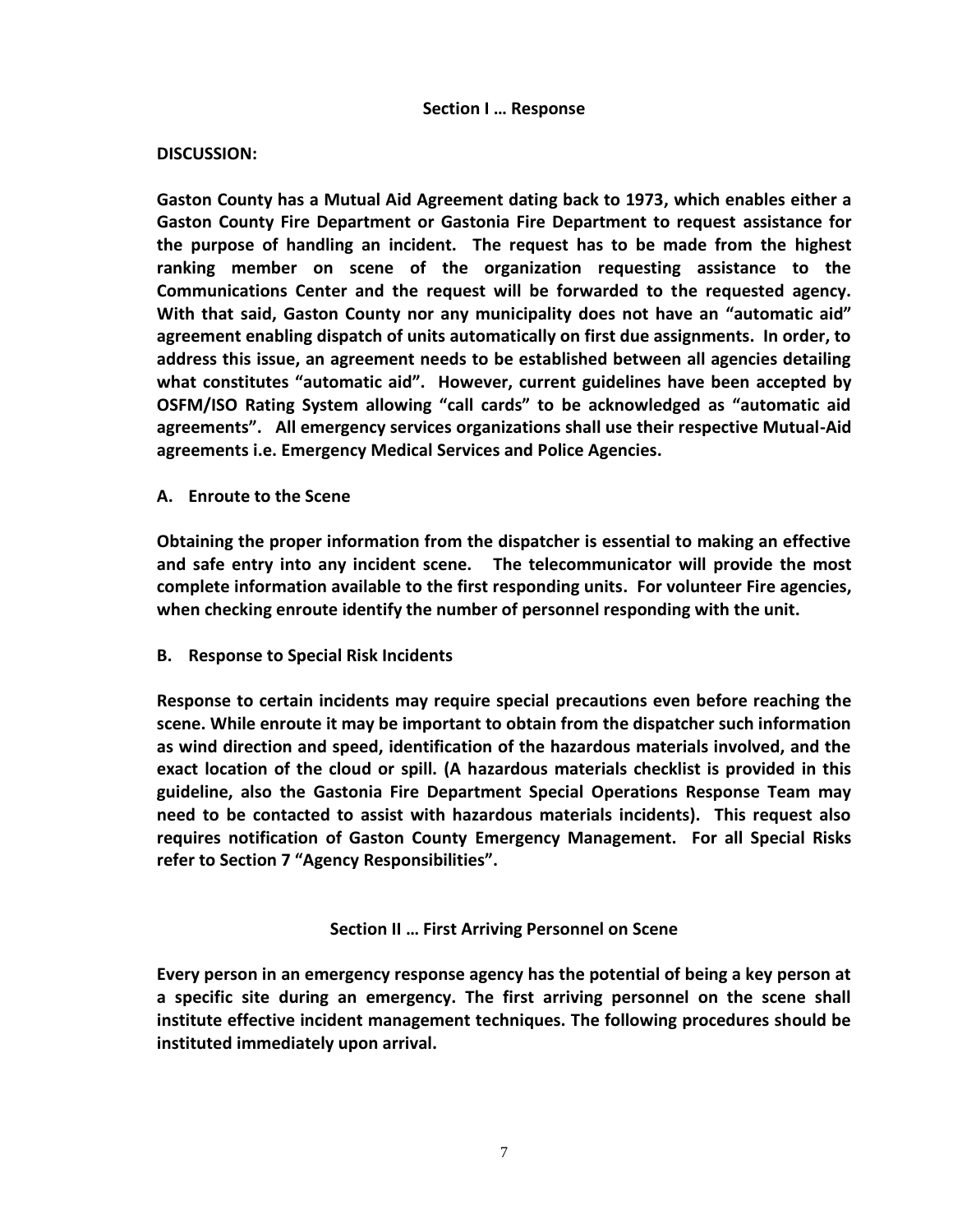# **A. Evaluation (Size-Up)**

**This is a quick check or "recon" to determine the full extent of the situation. This procedure must be executed thoroughly but expeditiously to establish priorities. Accordingly, a 360 degree view of the incident should be conducted if applicable, such as all structure incidents and vehicle accidents.**

### **B. Scene Coordination**

**Secure the access to the scene to prevent accidents and protect the injured. Also, identify routes for emergency vehicles that will be arriving shortly. In some cases, it may be necessary to designate parking spaces until a staging area is established. Evaluate the need for control lines and safety zones.**

#### **C. Call for Assistance**

**Advise the Communication Center of what the situation is and the nature and numbers of resources that will be needed.**

**Evaluate and advise responders of any hazards that may affect their safety.**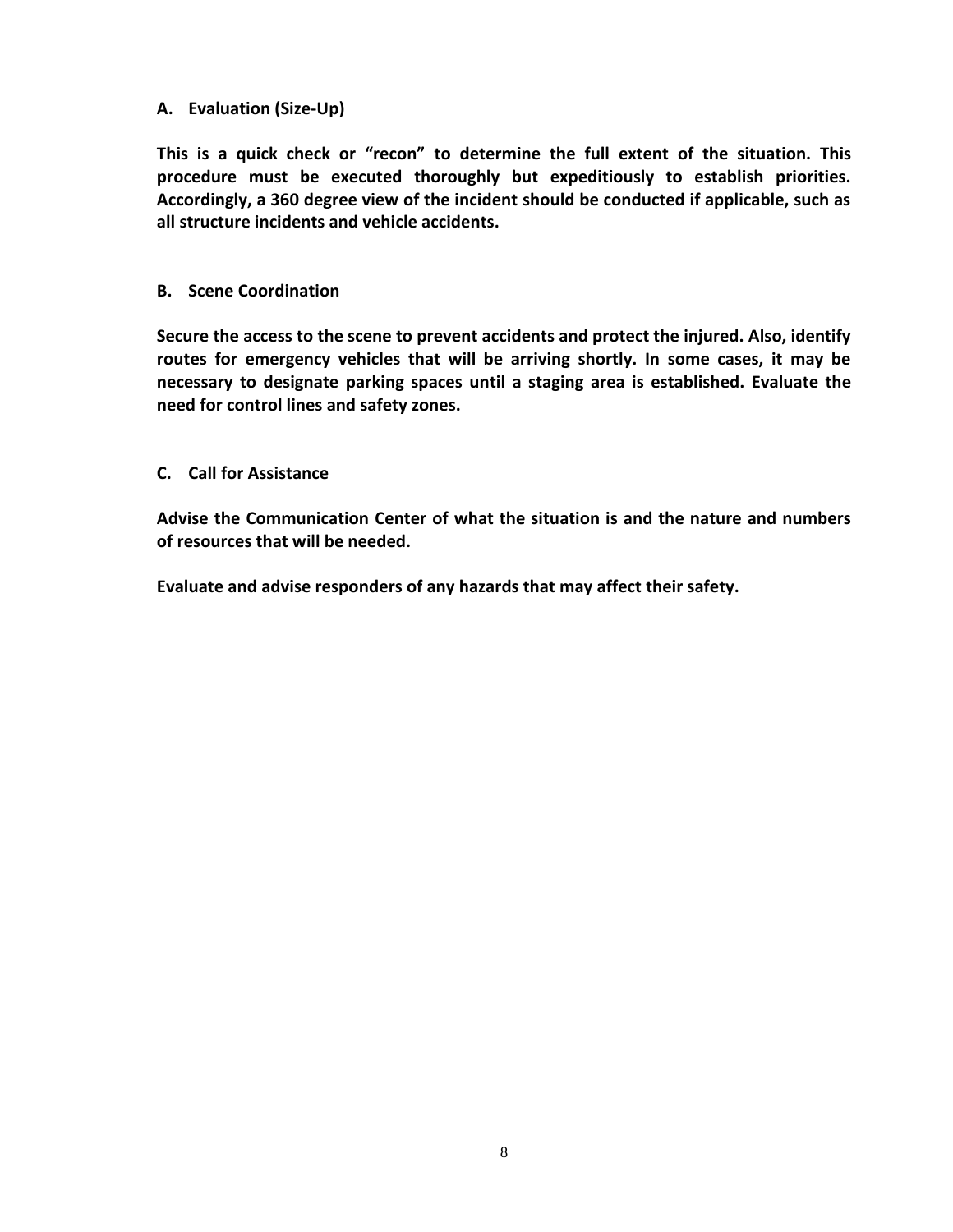#### **Section III … Establishing Command**

#### **A. Single Agency Response**

**When an emergency is of such nature as to dictate it to be the primary responsibility of a single agency, the first officer or senior member of that agency on the scene will assume command and remain in command unless appropriately relieved thereof by a higherranking official. IT IS IMPORTANT FOR THIS INDIVIDUAL TO ESTABLISH THE INCIDENT COMMAND SYSTEM AND IDENTIFY AS "COMMAND". He/she should be readily (visually, authoritatively and geographically) identifiable to all concerned.**

**In a single command incident, the Incident Commander is solely responsible within the confines of his authority, to establish an Incident Action Plan and overall management strategy. He/she is individually responsible that all actions are directed towards the successful accomplishments of that strategy.**

#### **B. Unified Command/Multi-Agency Response**

**When an emergency is of such nature as to require the services of two or more emergency response agencies (fire, law enforcement, rescue/EMS) (example: A passenger airline crash where fire, medical and law enforcement all have immediate but diverse objectives), the first officer of any dispatched agency to arrive at the site will assume Command of their respective unit.**

**In a unified command, any combination of the following emergency response services may be represented: fire, law enforcement, and EMS/rescue. Under these circumstances, the senior member, or his delegate, from each service on-the-scene will serve the combined command post as that agency's representative. These individuals must jointly determine objectives, strategies and priorities. They, collectively, will affect operational control of the scene.**

**When the representatives collectively determine that a single coordinator is desirable, they may designate one from among themselves or appoint someone to act on their behalf. As the circumstances change, the situation may dictate that another person serve as Incident Commander using the following criteria: (1) the statutory authority, (2) a mutual acknowledgment of an individual's qualifications for a specific type of incident, (3) the greatest jurisdictional involvement, or (4) the number of resources involved.**

**If the situation escalates beyond the scope of our local resources, the Chairman of the Gaston County Commissioners may be requested (through Gaston County Emergency Management), or may elect, to appoint an Incident Coordinator. Under these circumstances, in all probability, the Gaston County Emergency Operations Center (EOC) will be activated in an appropriate mode and setting.**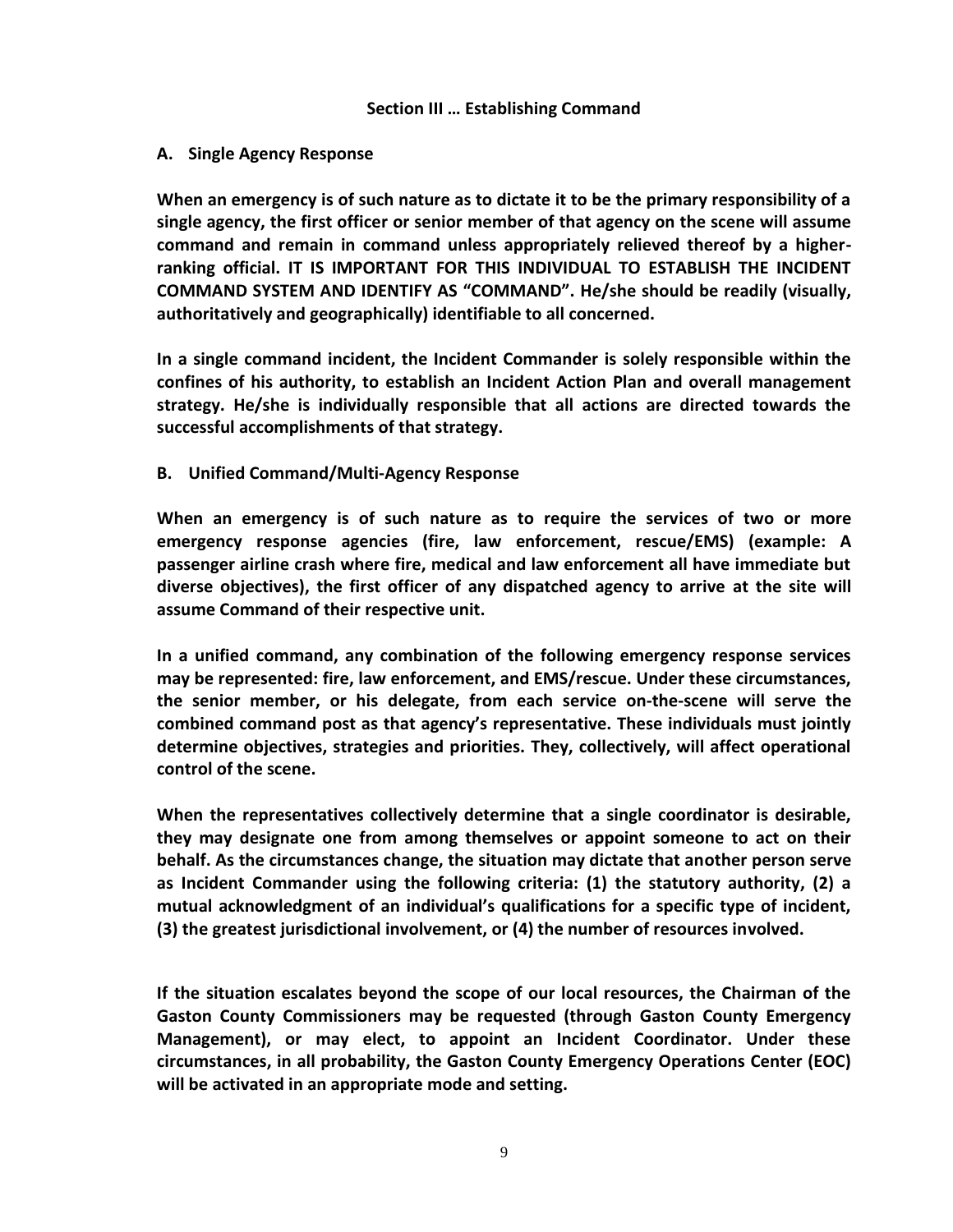#### **C. Radio Designation**

**The radio designation "command" together with the incident location will be used to identify the Incident Commander (i.e. First Street Command). This designation will not normally change throughout the operation.**

**Note: The Gastonia Fire Department designated VHF radio frequency will be City Fire (VHF) for all agencies responding into Gastonia. This channel will be used to create a patch between the 800 system and the County VHF system. The Gastonia Fire Department also will have the ability to create on scene patches if needed using an ACU device.**

#### **D. Incident Action Plans**

**At most incidents Command will use an Incident Action Plan (IAP) to record assignments, priorities, and completed objectives. This record will aid the Incident Commander in recalling his actions and transfer of command. When applicable the use of a command board should be utilized to track the on-scene resources as well as those resources located in staging.**

#### **E. Transfer of Command**

**When it becomes necessary for the Incident Commander to leave the scene, command will be transferred to another senior official capable of managing the mission. Transfer of command will be regulated by the following procedures:**

- **1. The first arriving officer or personnel from the first arriving unit will automatically assume Command.**
- **2. The first in officer or unit may pass command to another officer arriving "close" behind. The first arriving officer or unit shall announce by radio that command is being passed and state what actions his unit will take. The second arriving responder then assumes Command and performs all command functions.**
- **3. When the first arriving unit or officer is from an affiliated agency, the first arriving officer from the primary agency may assume Command.**
- **4. Immediately upon arrival, officers assuming Command will communicate with the Incident Commander being relieved by radio or, preferably, face-to-face.**
- **5. The officer being relieved will brief the officer assuming command on all appropriate issues, including:**
	- **a. The general situation (location, extent, conditions, extensions, etc.)**
	- **b. Effectiveness of control.**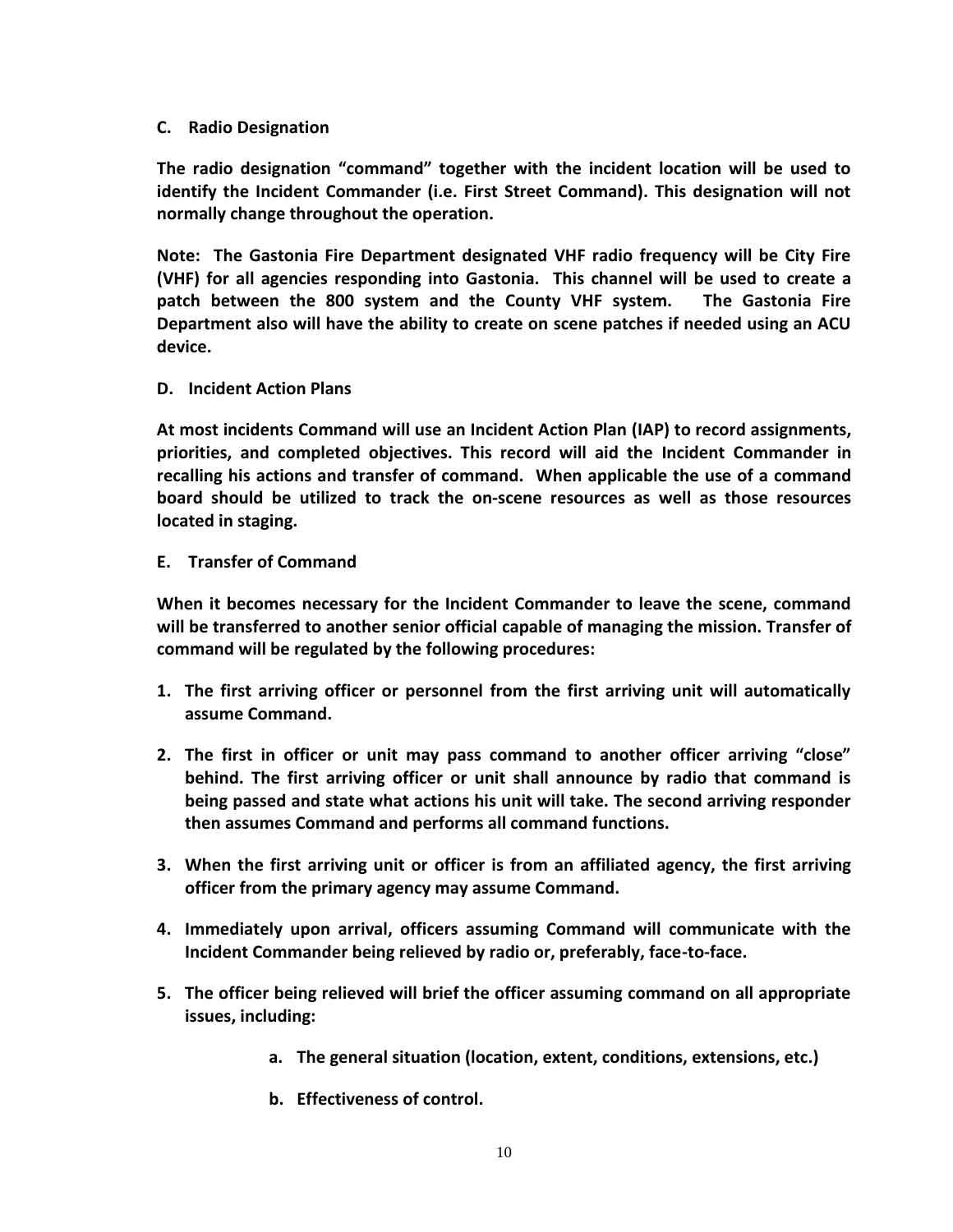- **c. Deployment and assignments of operating units (Incident Action Plan and/or command boards).**
- **d. Appraisal of need of additional equipment**
- **e. Personnel Accountability and Scene Safety**
- **6. The relieving officer will accept full and total responsibility for the incident from that point on. The radio designation "Command" shall be transferred to the relieving official.**
- **7. The officer being relieved should review the tactical worksheet and /or command board with the officer who is assuming command. This sheet offers the officer assuming command a record to the actions taken and unit placement, and personnel deployment, thus a better understanding of the overall situation.**
- **8. The mere arrival of a ranking officer or personnel from the responsible agency at the incident does not mean that Command has been transferred to that person. The response and arrival of ranking officers to the scene strengthens the overall command function. All officers should strive to insure a smooth, effective transfer of command.**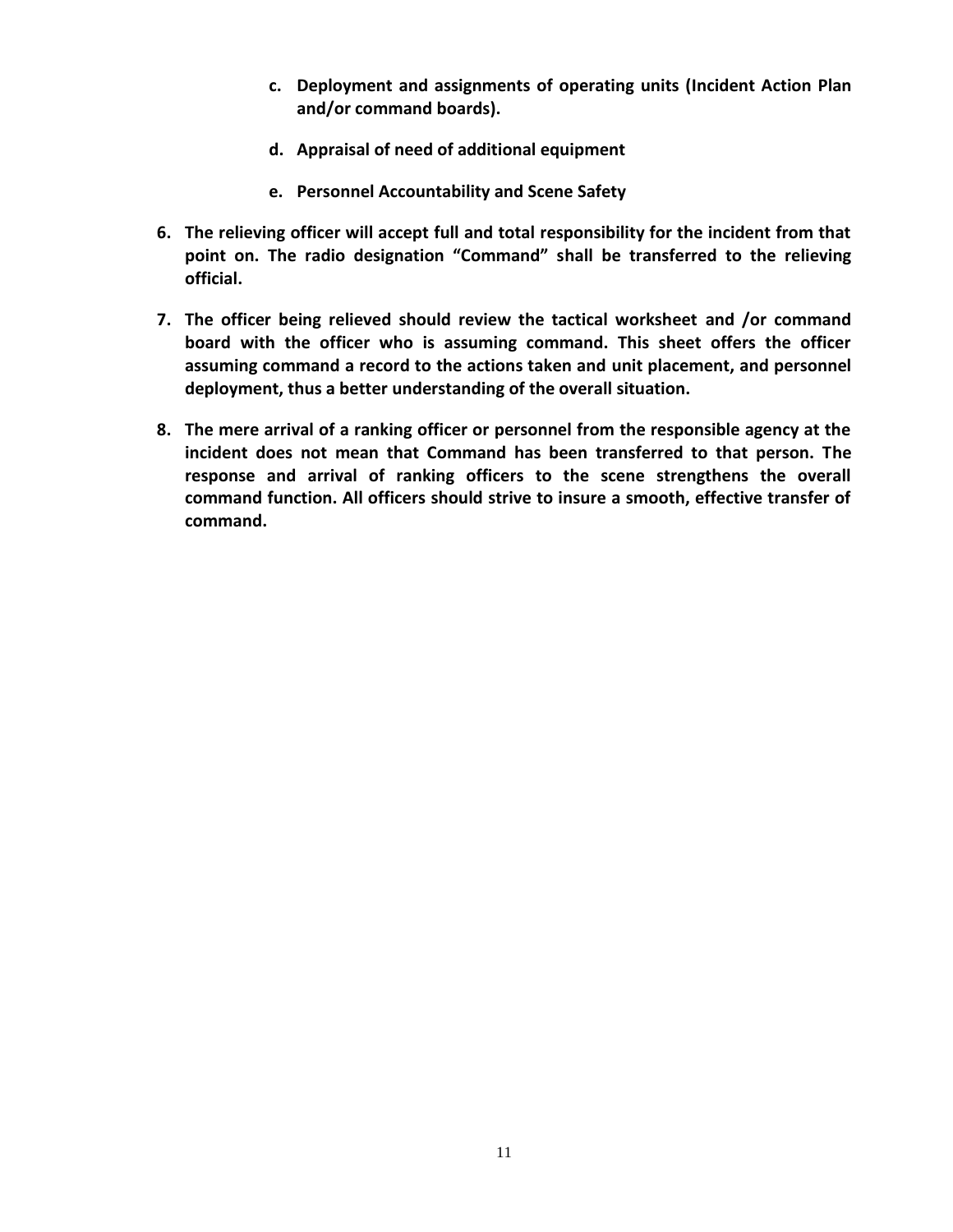**1. Divisions**

**If command does not designate the use of divisions, all units on the scene will be addressed by their function.**

**If the incident covers a large geographical area, which is especially difficult to manage, the Incident Commander cannot see all critical points of the incident, or at his/her discretion will divide the incident into divisions with an officer in charge of each location. The incident should be divided in the following manner:**

 **a. Exterior Divisions**

**Division A (Alpha) will always be directly in front of the command location.** 

**Division B (Bravo) will always be to the left of the command location.**

**Division C (Charlie) will always be the rear of the building.**

**Division D (Delta) will always be to the right of the command location.**

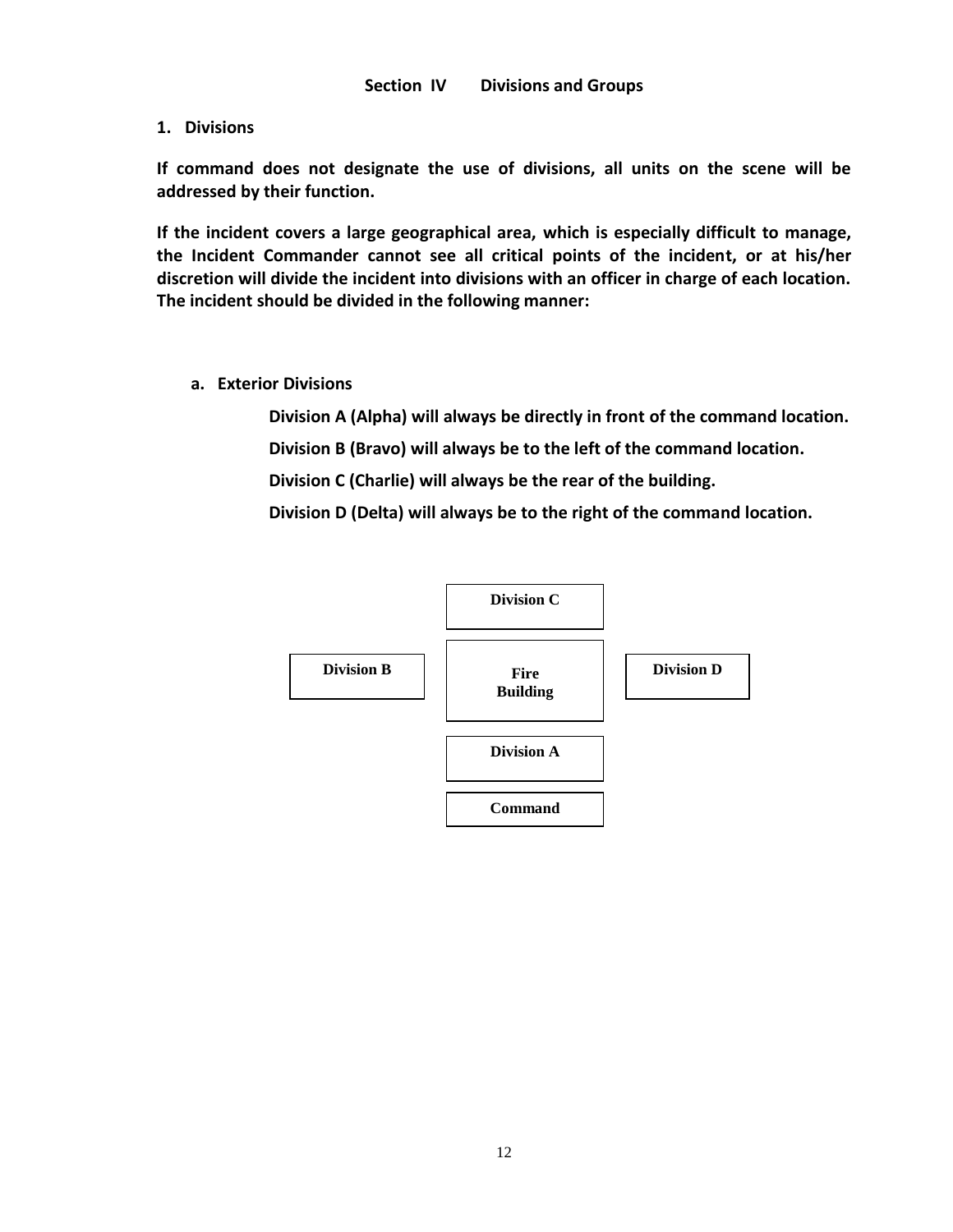### **b. Interior Divisions**

**Interior Division will correspond with the fire building's floors. The first floor will be designated "Division I", the second floor will be designated "Division 2", etc.**

| <b>Roof, Roof Division</b>        |
|-----------------------------------|
| 4 <sup>th</sup> Floor, Division 4 |
| 3 <sup>rd</sup> Floor, Division 3 |
| 2 <sup>nd</sup> Floor, Division 2 |
| 1 <sup>st</sup> Floor, Division 1 |

**The illustration below is a top view of a floor division. Each division will be divided into four (4) quadrants.**



**Division A**

### **2. Groups**

**If a division needs to be subdivided further, the term "Group" will be used. Groups will be addressed by their functions. Example: Ventilation, Suppression, Rescue, RIT, etc.**

**If command designates divisions, he/she should report to the area designated as Division A and make his/her presence known.**

#### **3. Exposures**

**Exposures will be designated in the same manner as divisions**

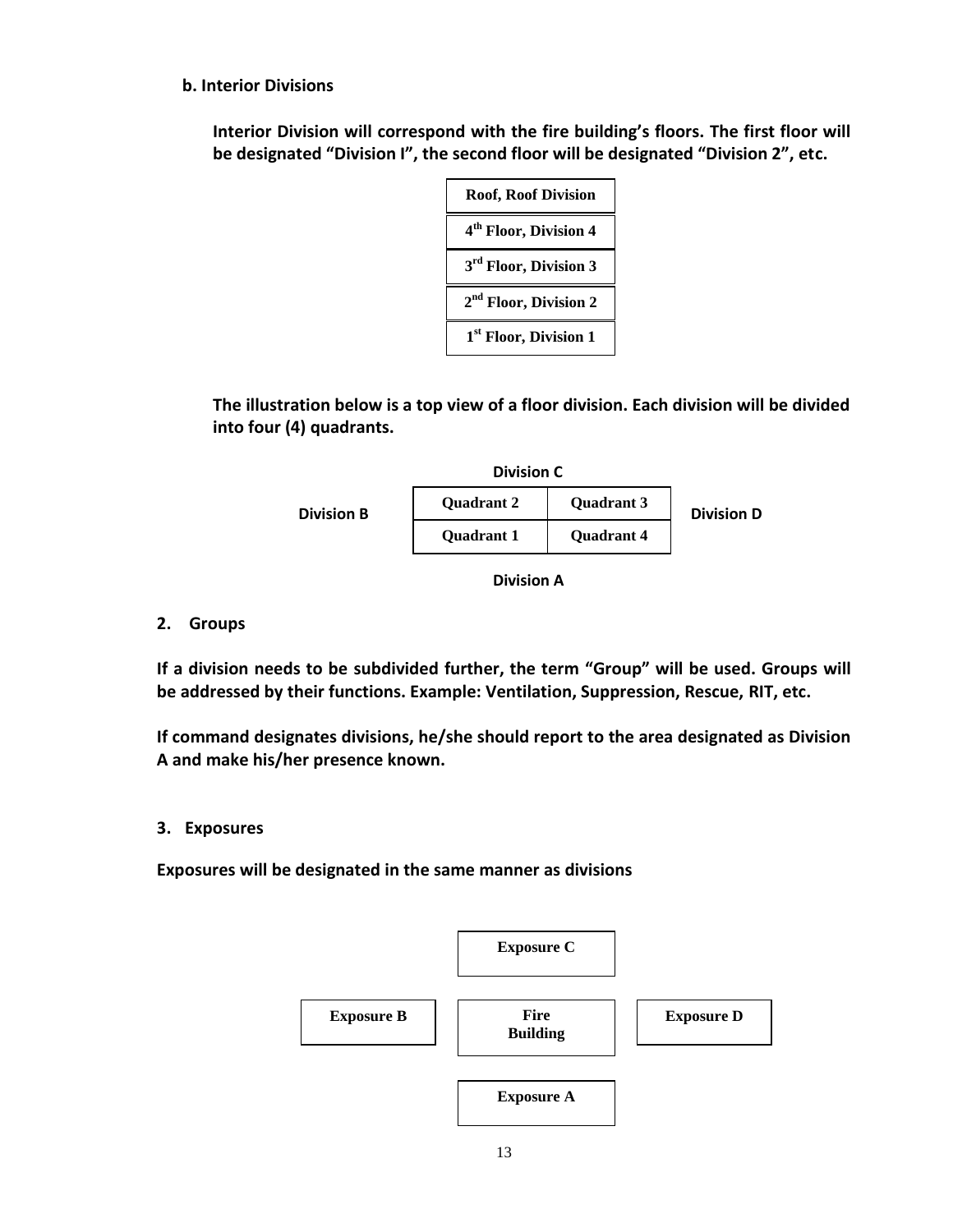#### **Section V Command and General Staff Responsibilities**

**A. Incident Commander**

**As a minimum, the Incident Commander is responsible for incident activities including:**

- **1. Initially:**
	- **a. Establish an effective command position … visually, authoritatively, and geographically.**
	- **b. Rapidly evaluate the situation (size-up).**
	- **c. Transmit a brief initial report to Communication Center and other responding agencies.**
	- **d. Develop the strategy.**
	- **e. Assign resources as required.**
	- **f. Activate elements of the ICS, as appropriate including Unified Command.**
- **2. Continuing Responsibilities**
	- **g. Provide continuing overall command and progress reports to all affected persons with a need to know.**
	- **h. Assign groups, coordinate staff activities, and manage incident operations. Designate support staff.**
	- **i. Review and evaluate efforts. Revise plan as needed.**
	- **j. Request and assign additional resources as needed.**
	- **k. Approve and authorize release of information to the news media.**
	- **l. Return units to service and terminate "Command".**
	- **m. Arrange and conduct debriefing.**

#### **3. Broad Based Responsibilities**

- **n. Remove endangered people.**
- **o. Arrange for necessary medical services.**
- **p. Neutralize hazards and dangerous substances.**
- **q. Conserve property.**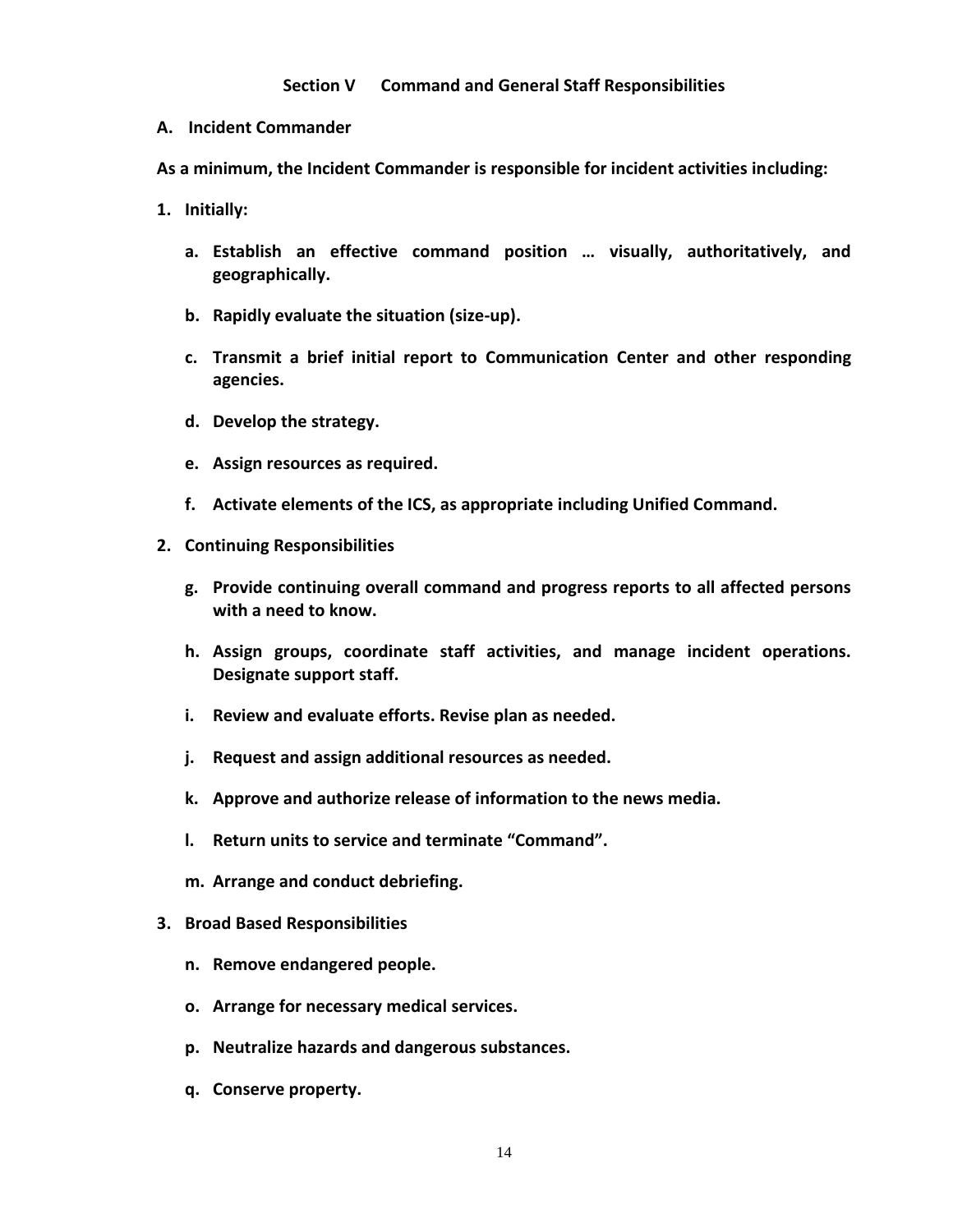- **r. Provide for the safety of emergency personnel**
- **B. Operations Chief**
- **1. The Operations Chief, a member of the general staff, is responsible for the management of all operations directly applicable to the primary mission. The Operations Chief activates and supervises resources (personnel and equipment).**
- **2. When the command post is not located at the scene of the incident, the Incident Commander shall appoint at least one Operations Chief to assume command of the incident site.**
- **3. The Operations Chief(s) shall be a senior fire, law enforcement, and EMS officials at the scene of the incident (outside the command post). These officials shall serve as the Incident Commanders eyes and ears pertaining to activities on site.**
- **4. In addition, the Operations Chief(s) shall:**
	- **a. Assess the incident scene and report the findings to the Incident Commander.**
	- **b. Coordinate field activities within the framework of instructions received from the Command Post.**
	- **c. Manage on site location operations.**
	- **d. Request from the Command Post additional resources as needed.**
	- **e. Ensure that all elements of the Incident Command Guideline or applicable SOG's are being effectively applied.**
	- **f. Carry out necessary strategic and tactical assignments.**
- **C. Planning Chief**
- **1. As the situation escalates and when multiple agencies or jurisdictions are deployed, the need for written plans becomes paramount. Of course, not all incidents require written plans.**
- **2. The Planning Chief, a member of the general staff, is responsible for the collection, evaluation, and use of information about the development of the incident and the status of resources.**
- **3. In addition, the Planning Chief shall:**
	- **a. Establish a weather data collection system, as necessary.**
	- **b. Assemble information on alternate strategies.**
	- **c. Identify the need for special resources.**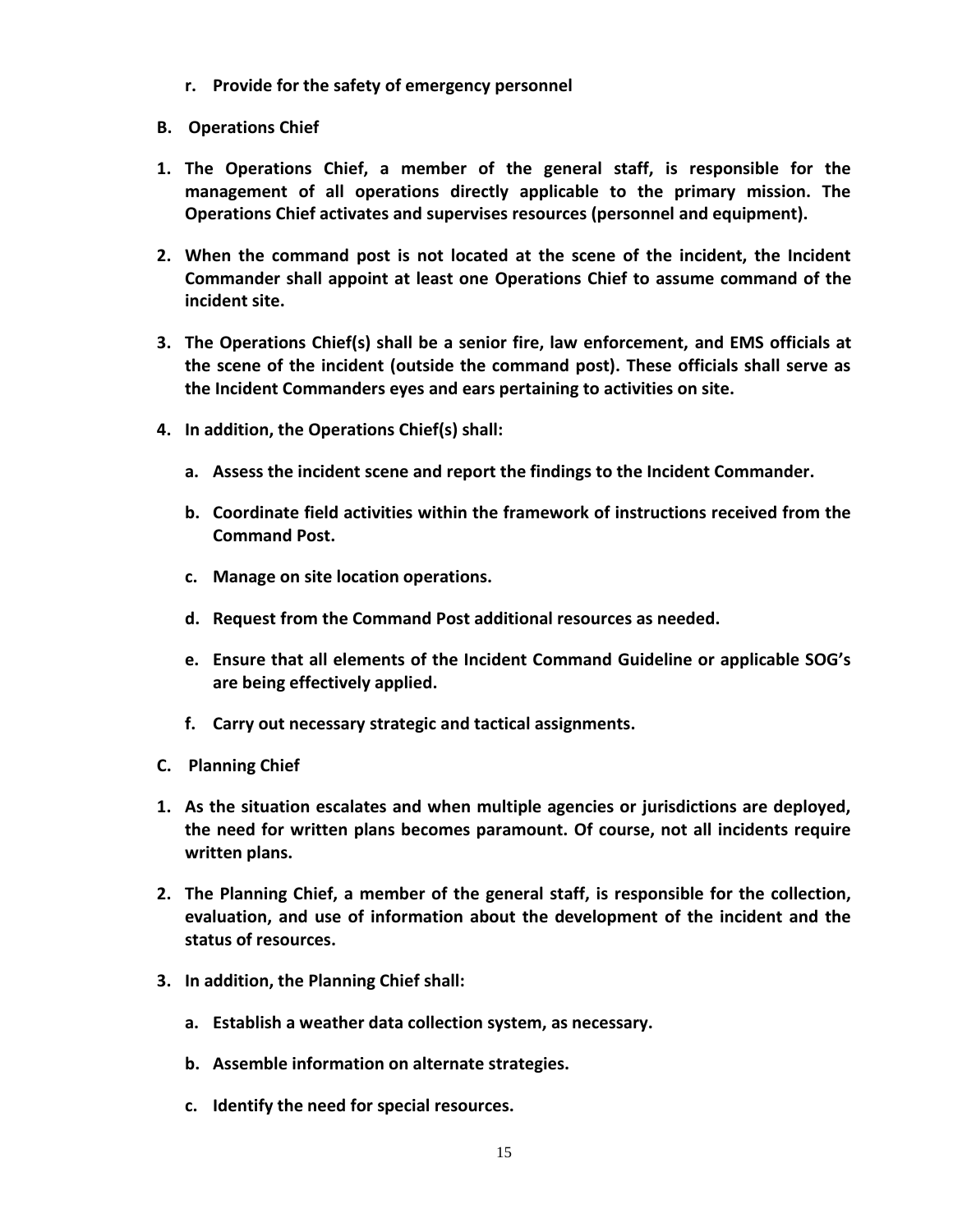- **d. Provide periodic predictions on incident potential.**
- **e. Provide and distribute Incident Commanders orders.**
- **f. Insure that normal agency information collection and reporting requirements are being met.**
- **g. Prepare recommendations for release of resources.**
- **4. As the situation escalates, the Planning Chief may appoint personnel to assist with the following activities:**
	- **a. Documentation (recorder)**
	- **b. Technical Specialist**
	- **c. Timekeeper**
	- **d. Demobilization**
	- **e. Special situations (weather, etc.)**
- **D. Logistics**
- **1. The Logistics Chief, a member of the general staff, is responsible for providing facilities, services and materials in support of the incident.**
- **2. In addition, the Logistics Chief may:**
	- **a. Identify service and support requirements for planned and expected operations.**
	- **b. Coordinate and process request for additional support requirements.**
	- **c. Estimate future service and support requirements.**
- **E. Finance**

**The Finance Chief is responsible for all financial and cost analysis aspects of the incident. It is recommended that the person responsible for such activity under non-emergency conditions continue to serve in this function if possible.**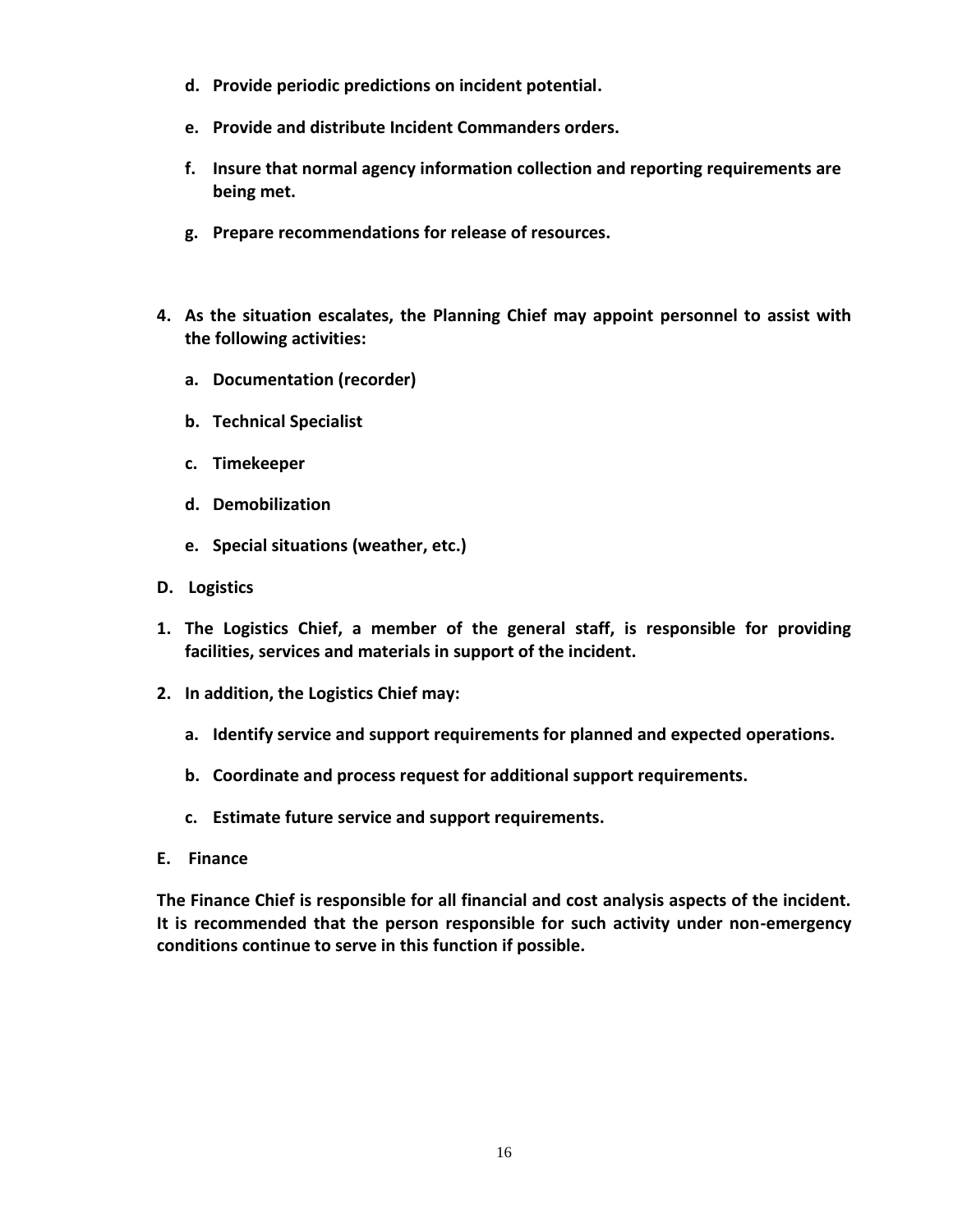#### **Section VI … Command Staff**

**As the situation dictates, the Incident Commander shall appoint a Public Information Officer, a member of the Command Staff, is responsible for the formulation and release of information about the Incident to the news media, local communities, incident personnel, other appropriate agencies and organizations, and for the management of all information officers assigned to the incident.**

- **1. Public Information Officer**
- **a. Establish a single, incident information center.**
- **b. Obtain briefing from Incident Commander**
- **c. Arrange for necessary workspace, materials, telephone and staffing.**
- **d. Contact the jurisdictional agency to coordinate public information activities**
- **e. Prepare initial information summary as soon as possible after arrival.**
- **f. Obtain copies of current Incident Status Summaries (ICS Form 209)**
- **g. Release information to news media and post information in accordance with policy of the Incident Commander.**
- **h. Develop policy with Incident Commander, Agency Administrator, agency Public Affairs Officer, incident management team members, and / or incident investigators regarding information gathering and sharing. Observe constraints on release of information.**
- **i. Attend meetings at the Command Post to update news releases.**
- **j. Develop and receive Incident Commanders approval of a comprehensive, proactive communications strategy that reflects both immediate and long term goals.**
- **k. Maintain activity log as necessary.**
- **l. Prepare initial information summary as soon as possible after arrival.**
- **m. Obtain approval for release of information from Incident Commander.**
- **n. Attend meetings to update information releases.**
- **o. Arrange for meetings between media and incident personnel.**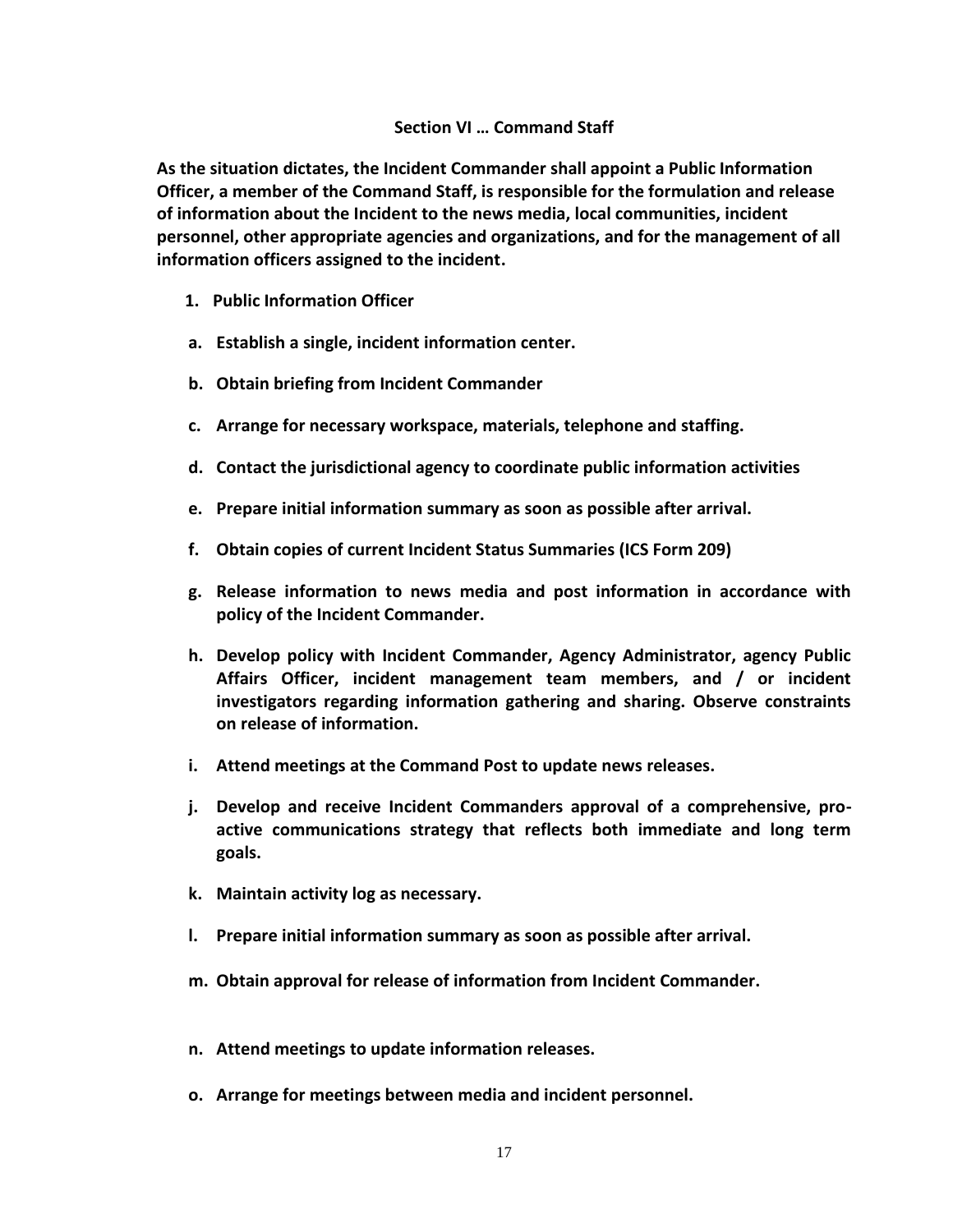- **p. Provide escort service to the media and VIPs; provide PPE as necessary.**
- **q. Respond to special request for information.**
- **r. Organize and supervise an adequate staff, equipment, and facilities.**
- **s. Keep informed of incident developments and control progress through planning meetings and regular contacts with other incident staff, host unit, and cooperating agencies.**
- **t. Keep the Incident Commander informed of any potential issues involving the general public, news media, or other sources.**
- **u. Maintain Unit Log (ICS Form 214).**
- **v. Review Common Responsibilities.**
- **2. Safety Chief (Officer)**

**The Safety Chief, a member of the command staff, is responsible for monitoring and accessing hazardous and unsafe situations and developing measures for assuring personnel safety. The Safety Officer will correct unsafe acts or conditions through the regular line of authority, although they may exercise emergency authority, to stop or prevent unsafe acts when immediate action is required.**

**Only one Safety Officer will be assigned for each incident. The Safety Officer may have assistant Safety Officers as necessary, and the assistant Safety Officer may represent assisting agencies or jurisdictions. Assistant Safety Officers may have specific responsibilities such as air operations, hazardous materials, etc.**

**In summary the Safety Chief shall:**

- **a. Identify potentially unsafe situations.**
- **b. Analyze proposed and selected strategic alternatives from a safety perspective, insuring that risk management is a priority consideration in the selection process.**
- **c. Exercises emergency authority to stop or prevent unsafe situations.**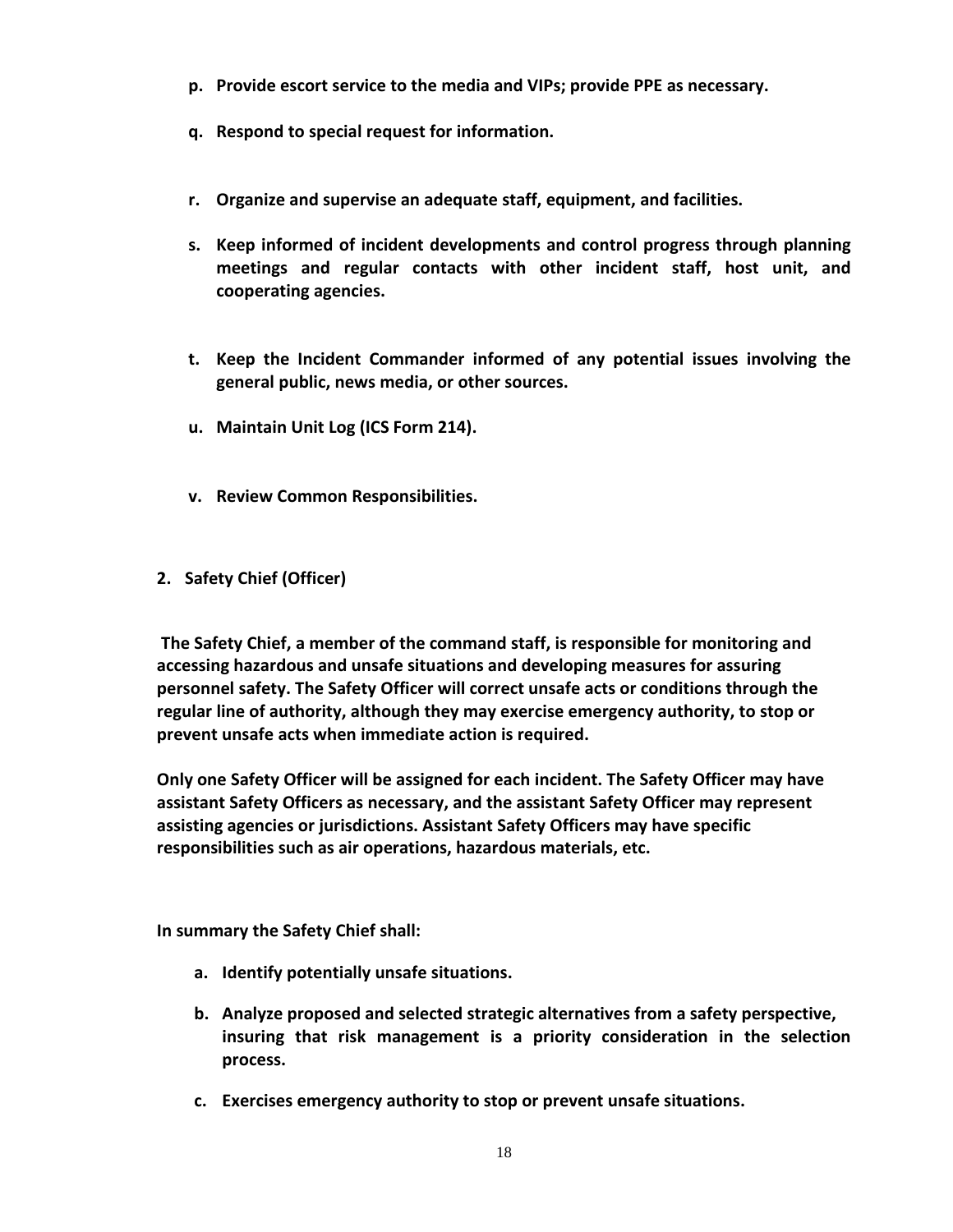- **d. DIRECT INTERVENTION WILL BE USED TO IMMEDIATELY CORRECT A DANGEROUS SITUATION.**
- **e. Maintains a log of events as necessary.**
- **f. Prepare the safety message included in the Incident Action Plan.**
- **g. Develop the Incident Safety Analysis (ICS Form 215 a) planning matrix with the Operations Section Chief.**
- **h. Present safety briefing to overhead. Safety briefing should emphasize hazards and risks involved in action plan components.**
- **3. Liaison**

**The Liaison Officer, a member of the Command Staff, is the point of contact for assisting and cooperating Agency Representatives. This includes Agency Representatives from other fire agencies, Red Cross, law enforcement, public works, etc.**

- **a. Obtain briefing from Incident Commander.**
- **b. Provide a point of contact for assisting/cooperating Agency Representatives.**
- **c. Identify each Agency Representatives including communications link and location.**
- **d. Maintain a current list of cooperating and assisting agencies assigned. Confirm resource list with Resource Unit Leader.**
- **e. Respond to request from incident personnel for inter-organizational contacts.**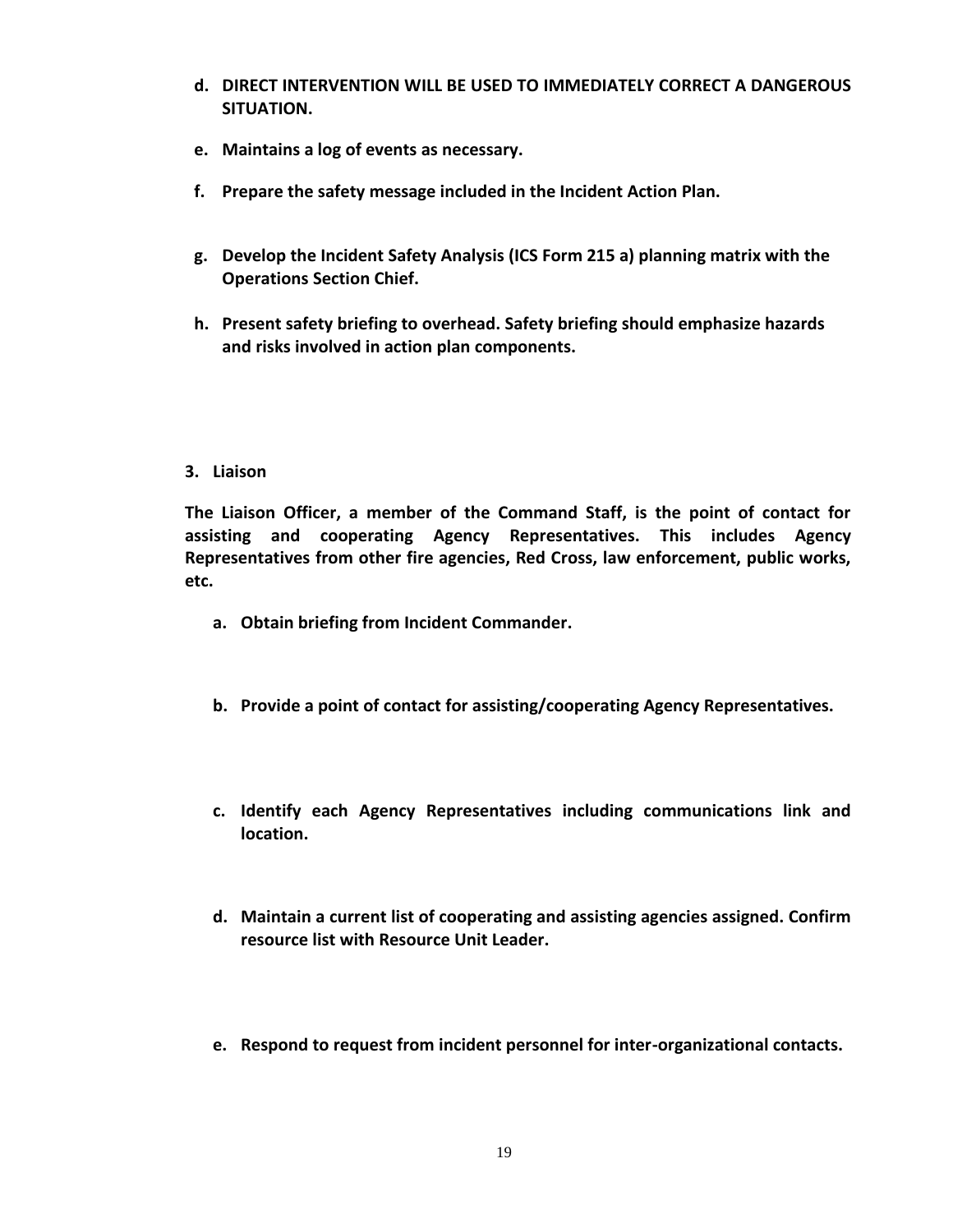- **f. Monitor incident operations to identify current or potential interorganizational problems.**
- **g. Provide specific information on the incident relative to:**
	- **Type of assignments.**
	- **Anticipated duration on assignments or incident.**
	- **Operational period change information if crews are to be replaced.**
	- **Expected demobilization schedule.**
- **h. Remain visible on the incident to incoming cooperators and assisting agencies.**
- **i. Respond to request for information and resolve problems.**
- **j. Participate in planning meetings providing current resource status, limitations, and capability of other agency resources.**
- **k. Keep cooperating and assisting agencies informed of planning actions.**
- **l. Maintain Unit Log (ICS 214).**
- **m. Review Common Responsibilities.**
- **4. Deputy Incident Commander**

**The Deputy Incident Commander can assist the Incident Commander in a variety of critical capacities and manage the command post. Some of the following responsibilities are as follows.**

- **a. Oversee the accountability function.**
- **b. Monitor the fire ground and dispatch radio channels as directed by the Incident Commander.**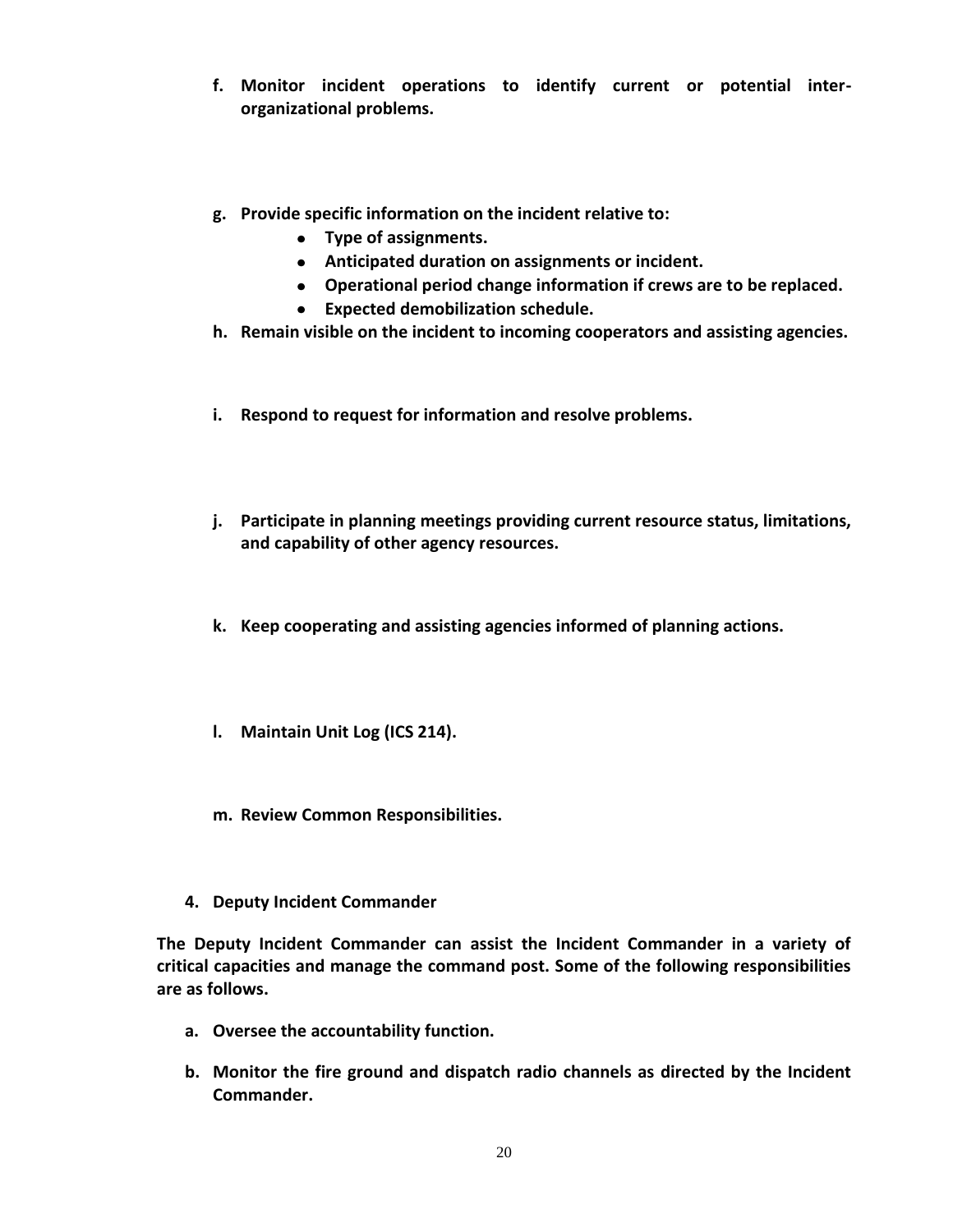- **c. Manage the setup and function of the command post.**
- **d. Provide administrative support to the Incident Commander.**
- **e. Record incident activities.**
- **5. Communications Officer**
- **a. The Communications Officer has responsibility for establishing and managing communications between the Command Post and field units and between Command Post and Communication Center. At the discretion of the Incident Commander the mobile communications center can be requested and staffed with a Gaston County Telecommunicator if available.**
- **b. Use of a Communications Officer is encouraged to free the Incident Commander from routine radio traffic.**
- **6. Technical Advisors**

**Technical Advisors are specialist with special skills needed to support incident operations. In small incidents they may report directly to the Incident Commander, while in larger incidents they may report to the Panning Officer or Haz-Mat Operation Officers.**

**7. Water Supply Officer**

**The Water Supply Officer will be responsible for assuring an adequate and reliable water supply. The Incident Commander on all fires deemed necessary, will assign a Water Supply Officer.**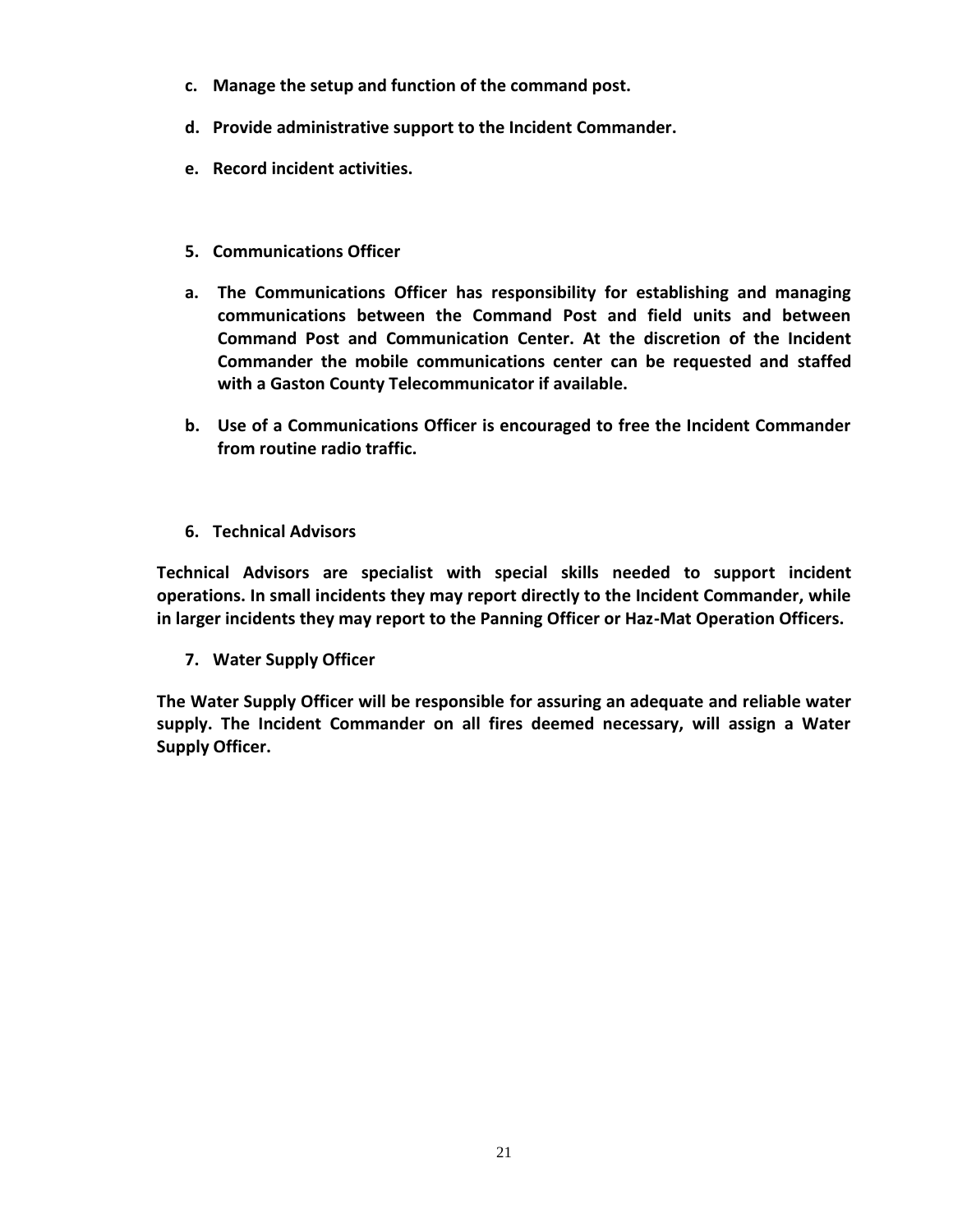**The following emergency situations are generally, but not exclusively, the primary responsibility of the agencies as indicated. Specific characteristics of any particular emergency will dictate actual responsibility.**

| A. Response Agencies |  |
|----------------------|--|
|----------------------|--|

| <b>Emergency Medical Services</b> | <b>Triage</b>                                         |
|-----------------------------------|-------------------------------------------------------|
|                                   | <b>Evacuation of Injured Persons</b>                  |
|                                   | Medical Evaluation/Treatment of Personnel<br>on Scene |
|                                   | <b>Medical Liaison with Local and Area Hospitals</b>  |
| <b>Fire</b>                       | Fire or threat of fire                                |
|                                   | <b>Chemical Identification and Containment</b>        |
|                                   | <b>Decontamination Operations</b>                     |
|                                   | <b>Radiation Identification and Site Security</b>     |
|                                   | <b>Mitigation of Weather Emergencies</b>              |
|                                   | <b>Assist EMS (First Responders)</b>                  |
|                                   | <b>Assist in Traffic Control</b>                      |
|                                   | <b>Assist in Evacuation</b>                           |
|                                   |                                                       |
| <b>Fire/Rescue</b>                | <b>MVA Extrication/Scene Safety</b>                   |
|                                   | <b>Confined Space Rescue</b>                          |
|                                   | <b>Technical Rescue</b>                               |
|                                   |                                                       |
|                                   |                                                       |
|                                   |                                                       |
|                                   |                                                       |

**Law Enforcement Civil Emergencies Evacuation Management Command Post and Area Security Air and Rail Security Staging Area Security**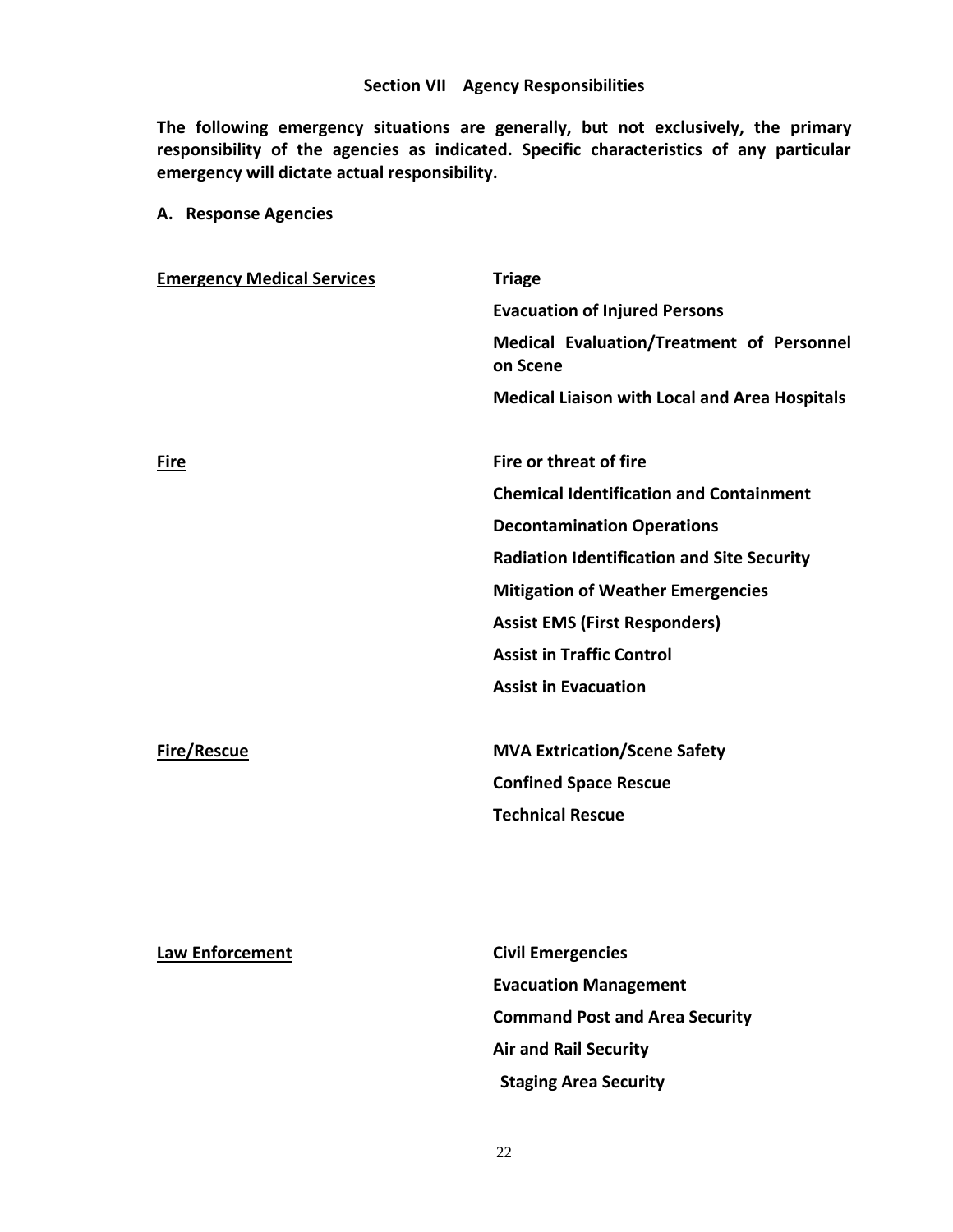**Coordination of Investigation Security during Weather Emergencies Community Disaster Assistance Traffic Control Aerial Surveillance Curfew Enforcement Searches**

**Environmental Health Chemical Clean up**

**Radiation Clean up Technical Assistance to Safety Officer** 

**Emergency Management Site Coordination**

**EOC Coordination Resource Acquisition and Coordination Debriefings and Recommendations**

**Non-response, Support Agencies**

**Public Works Heavy Equipment Street Barricades Coordinate Utilities Provide Temporary Storage Site**

**Water and Sewer Technical Assistance on chemical and location of water lines. Issue environmental recommendations on watershed protection. Provide limited laboratory resources.**

**Red Cross Coordinate Shelter Activities Provide Special needs Sheltering Coordinate Disaster Relief Efforts**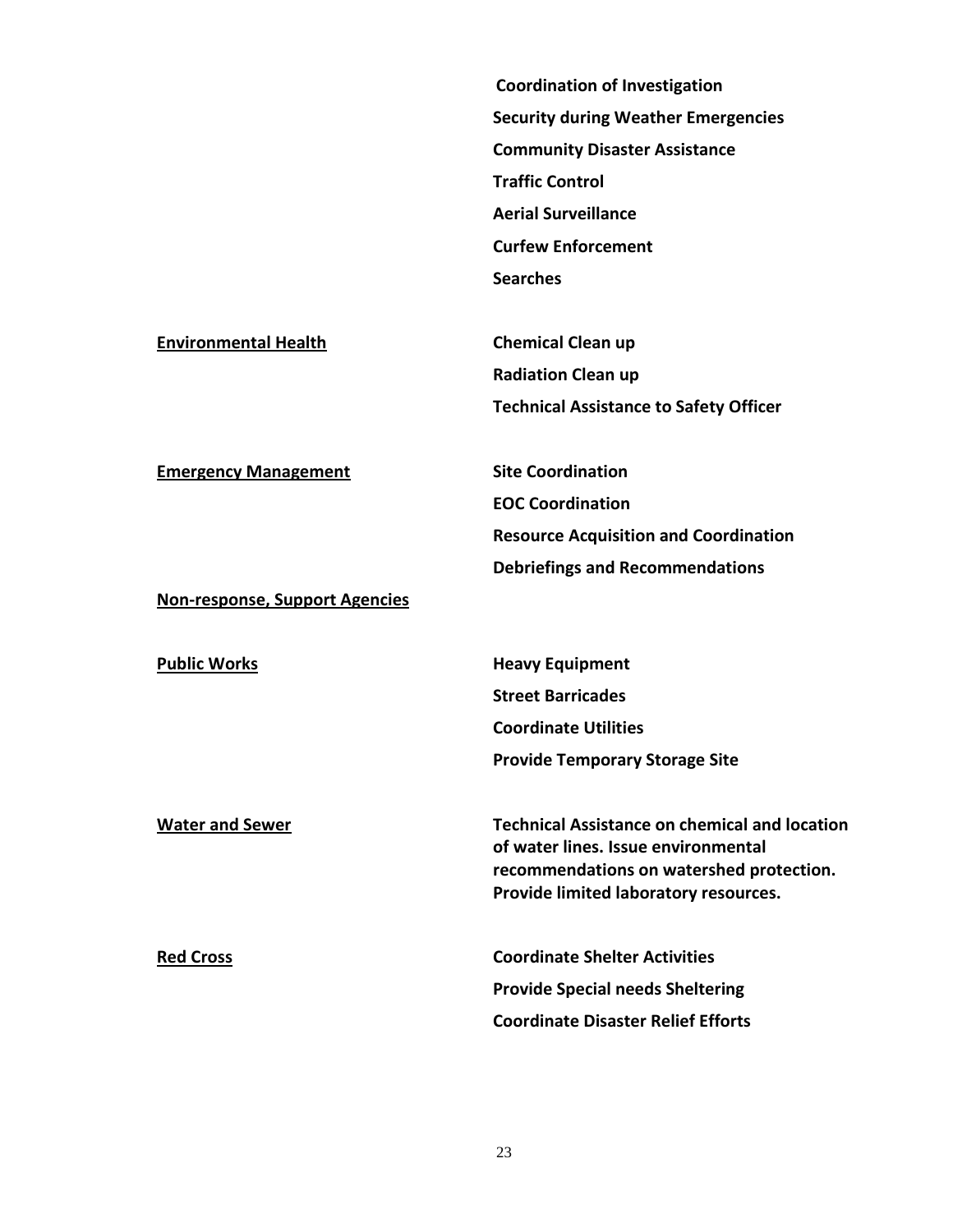| <b>Social Services</b>                                 | <b>Coordinate Shelter Activities</b>                                                 |
|--------------------------------------------------------|--------------------------------------------------------------------------------------|
|                                                        | <b>Provide Special Needs Sheltering</b>                                              |
|                                                        | <b>Coordinate Disaster Relief Efforts</b>                                            |
| <b>Code Enforcement</b>                                | <b>Conduct Initial Damage Assessments</b><br><b>Inspect Structures for Soundness</b> |
| <b>Tax Department</b>                                  | <b>Conduct Damage Assessment</b>                                                     |
| <b>Gastonia Transit</b><br><b>Gaston County Access</b> | <b>Mass Transportation Needs</b>                                                     |

#### **A. Technical Assistance**

**On call, the Fire Marshal's Office will assist by providing technical expertise, investigators or other resources of the incident objectives established by the Incident Commander.**

#### **B. Coordination of Outside Agencies**

**As the incident becomes more complex, additional resources may be required to assist with planning, logistics, finance, technical support, food support, and damage assessment. If not immediately or easily accessible to the Incident Commander, the Gaston County Emergency Management Agency will take necessary action to obtain needed auxiliary resources.**

#### **C. Responsibility for Evacuation**

**The ultimate responsibility for ordering an evacuation rests with local government. If a municipality is to be evacuated, the mayor will issue the order. If the evacuation involves more than one jurisdiction, or an area outside of a municipality, the Chairman of the Board of County Commissioners, or his/her designated representatives will issue the order.**

**UNDER EMERGENCY CONDITIONS A SENIOR PUBLIC SAFETY OFFICIAL SHOULD CALL FOR VOLUNTARY EVACUATIONS OR AREAS IMMEDIATELY THREATENED BY THE EMERGENCY SITUATION.**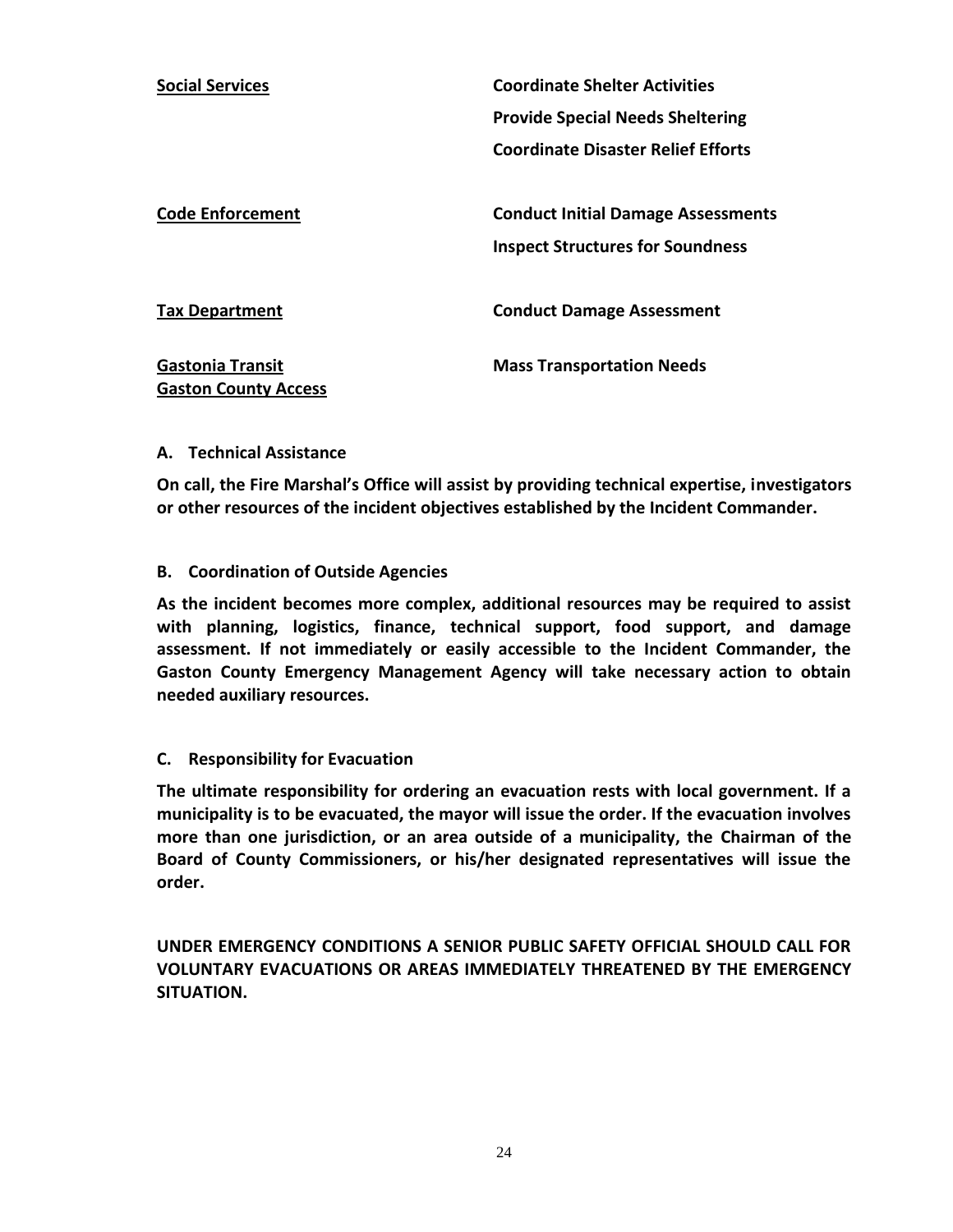#### **A. Incident Levels**

**It will be the responsibility of command to develop an organizational structure as soon as possible after arrival and implementation of initial control measures. The size and nature of the emergency will determine the size and complexity of the organizational structure.**

**For ease of management and control, personnel may be assigned to one or more functional task. The Incident Commander may further delegate management authority only if required.**

# **B. Manageable Span of Control**

**Safety factors, as well as sound management planning, influence and dictate span of control considerations. In general, within the ICS, the span of control of any individual with emergency management responsibility should range from two to seven persons, with five persons being established as the general optimum. Of course, there will be exceptions (i.e. an individual group officer may have more than five personnel under their supervision).**

**An important consideration in span of control is to anticipate change and prepare for it. This is especially true during rapid build-up of the organization when good management is made difficult because of many reporting elements. The span of control dictates the need for step-up or expansion of the organization.**

**Section IX … Command Post Operations**

**A. The location of the Command Post is generally at or nearby the emergency site. This does not necessarily mean the Command Post and the scene must be located in close proximity to each other. In fact, there are advantages to a location that is not in an immediate proximity of the incident scene.**

**During single command incidents, the command post may be outside of a vehicle or other fixed location. When Unified Command is established, a fixed command post (location) becomes imperative. Initially, the Command Post may be a vehicle or a location on scene that is mutually agreeable to the agencies represented. If the incident has a long-term potential, it may be advisable to select a more functional facility away from the immediate proximity of the incident scene.** 

**When conditions dictate that a combined Command Post be established, the following procedures should be accomplished:**

- **1. Fix the responsibility for command as outlines in Section III of this guideline.**
- **2. Choose an appropriate location for the Command Post.**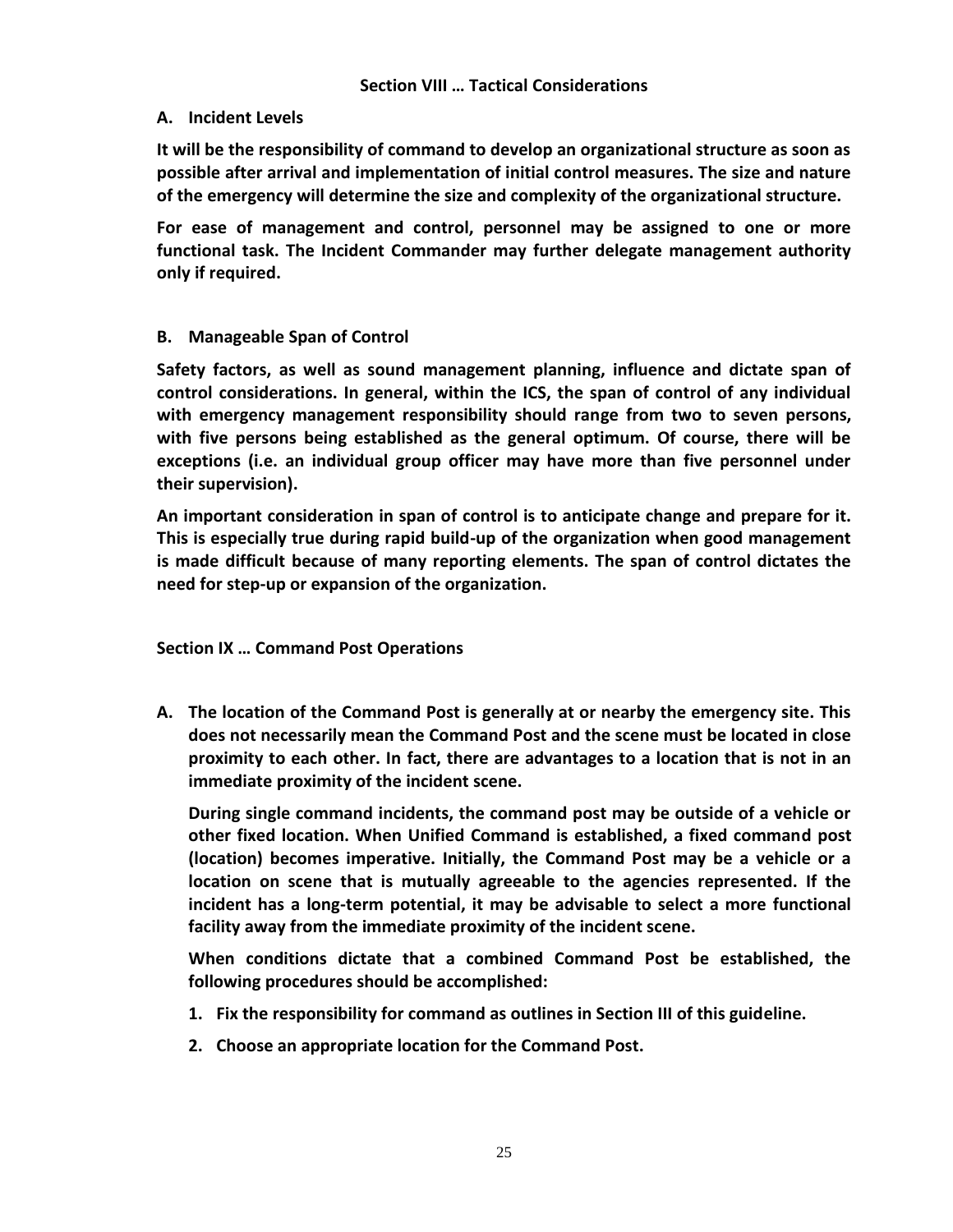- **3. Identify the Command Post by the radio designation "Command" with the incident location (i.e. First Street Command) and visually displaying a green flashing light or orange traffic cone on top of the vehicle.**
- **4. Insure strong, direct and visible command is established as early as possible in the operation.**
- **5. Establish an effective framework outlining the activities and responsibilities as assigned to command.**
- **6. Provide a system for orderly transfer of command.**
- **7. Establish necessary and effective communication channels.**
- **8. Minimize personnel at the Command Post. Have all others report to the staging area.**
- **9. When appropriate, assess the need of evacuation, routes, and transportation of persons with special needs.**
- **10. Maintain a log of equipment available for use in the tactical operation, based on the following criteria:**
	- **1. Assigned – Performing an active assignment**
	- **2. Available – Ready for assignment**
	- **3. Out-of-Service – Not ready for assignment**
	- **4. Contaminated – Should be segregated**

**The most important function at the Command Post is for it to be manned at all times by the Incident Commander (s) and their staff (s). If the commander is not at the command post, incoming units may commit themselves to functions or tasks, which are not priorities or conflict with current objectives.**

**B. Establishing Communications**

**The person establishing command shall transmit a brief initial radio report including:**

- **1. The radio designation "Command" will be used with the incident location to identify the Incident Commander (i.e. First Street Command).**
- **2. Description of the scene (situation, injuries, fire or other hazardous conditions).**
- **3. Special Warning ("Enter from the East only, fire hose across Hwy 50").**
- **4. Have the Communications Center notify appropriate agencies to report to the scene, be on stand-by at staging, or designated locations.**
- **5. If not assigned an Operations Channel by the Communications Center, request one and transmit the channel to be used for emergency operations. Note: Using a Command Channel for multiple unit response is the preferred choice.**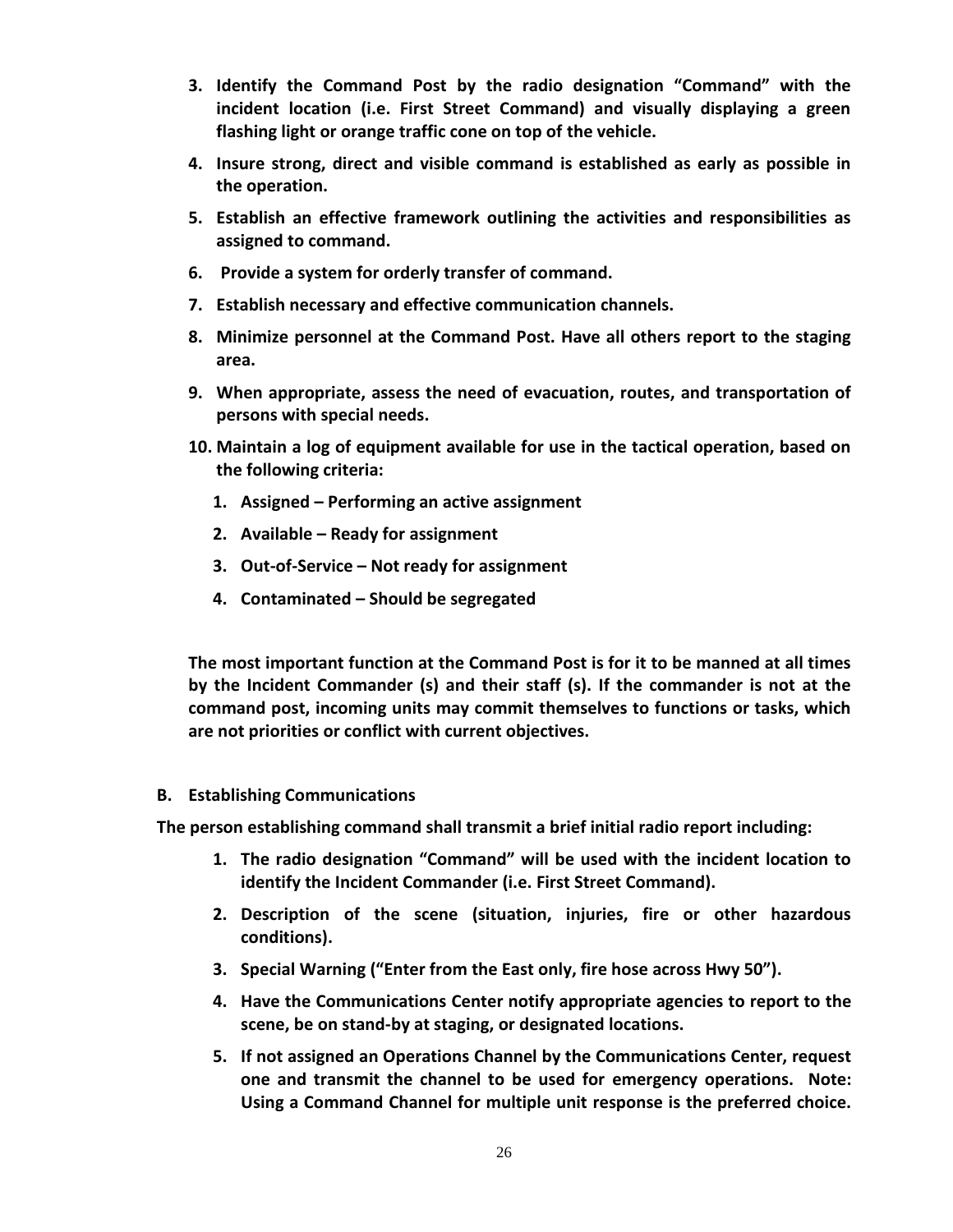**The Operations Channels provide only immediate incident coverage. Refer to the County Communications Plan**

### **C. Emergency Operations Center (EOC)**

**When incidents of larger magnitude or generalized disasters occur, Gaston County officials may activate the EOC to coordinate resources and prioritize responses. The EOC will be staffed by leaders of individual agencies, with the objective to enhance cooperation between field units and to procure resources needed at individual incidents.**

#### **Section X Staging Areas**

**The primary objective of the staging area is to provide a standard system of initial placement of people and equipment prior to assignment at incidents.**

#### **A. Establishing Staging:**

**When the Incident Commander request assistance from outside agencies to supplement resources already at the scene, he shall establish a staging area for them to report. This staging area will serve as a "holding area" for both personnel and equipment. Command will notify Communications Center of the location of the staging area. Communications Center will advise all incoming units to report to the staging area unless advised otherwise.**

#### **B. Staging Officer**

**The Incident Commander will designate a staging area and appoint a Staging Officer. If a Staging Officer has not been appointed, the first arriving officer at the staging area will assume the responsibility of Staging Officer until relieved.**

**The Staging Officer will notify Command of the staging area's readiness status. The radio designation for the Staging Officer shall be "Staging".**

**The Staging Officer will have the following responsibilities:**

- **1. Initiate a parking plan to prevent excessive congestion at the staging area.**
- **2. Hold all incoming personnel and equipment at the staging area to allow time for Command to evaluate conditions prior to assigning units.**
- **3. Place vehicles and people in an uncommitted location close to the scene to facilitate effective assignment by command.**
- **4. Reduce radio traffic during the operation.**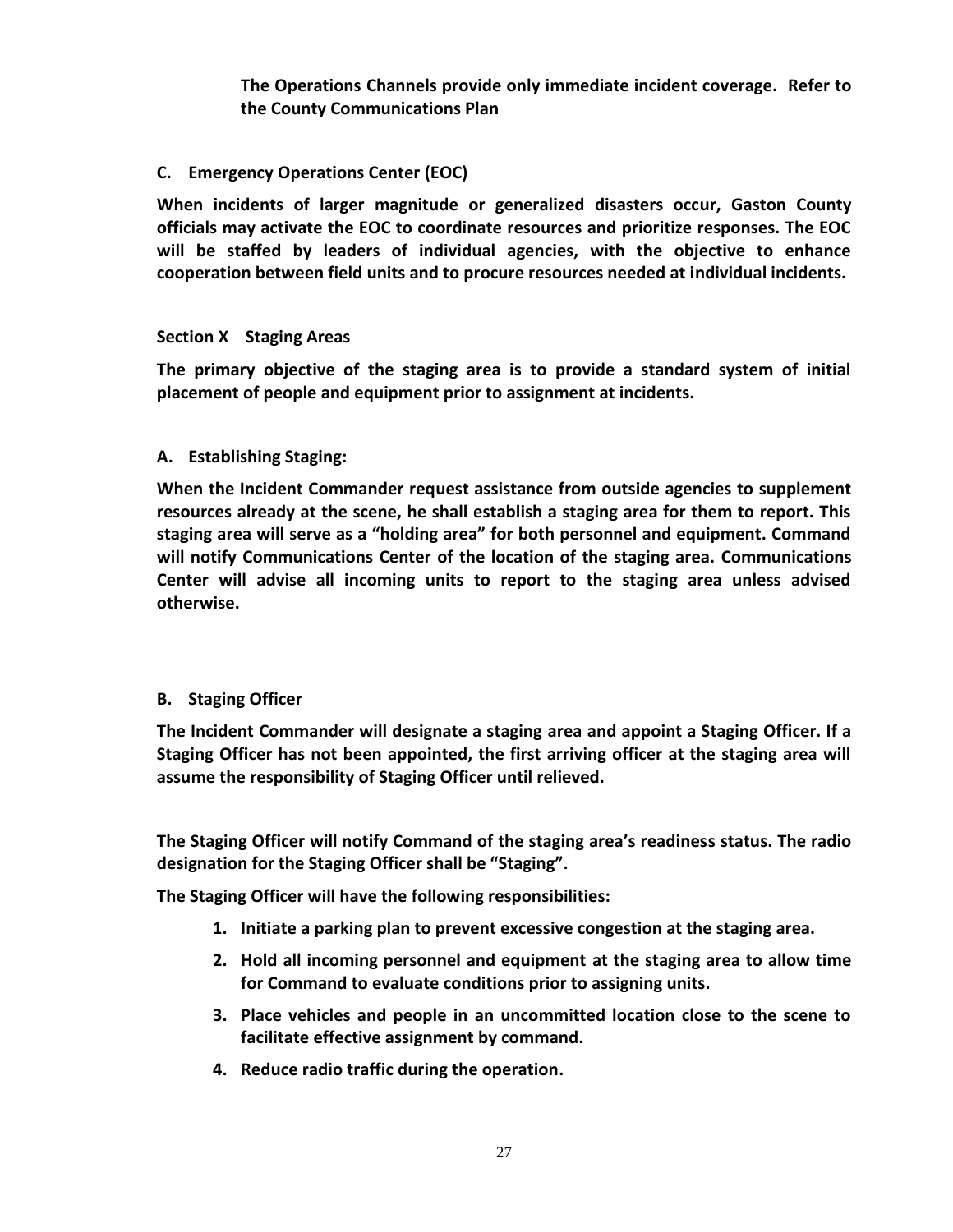- **5. Assume a position that is visible and accessible to incoming and staging units. This may be accomplished by leaving emergency warning lights operating at his/her vehicle.**
- **6. Maintain written logs for all significant activities occurring at the staging area.**
- **7. Establish a check-in/check-out system for all vehicles entering the staging area.**
- **8. Manage fuel supply and other resources at the staging area.**
- **C. Staging Guidelines**

**The following guidelines will apply to the Staging Operation.**

- **1. Levels of Staging**
	- **a. Level I**

**Level I staging is the initial staging established by emergency vehicles, as they arrive at the scene in normal response situations.**

**b. Level II**

**Level II staging will relate to large, complex-type situations requiring an on-scene reserve of companies and will involve formal staging in an area designated by Command. When going to Level II staging, Command will formally announce (Level II staging and will give approximate location of the staging area). Level II staging will automatically supersede Level I staging. Companies already in Level I will remain in Level I until reassigned.**

#### **D. Location of the Staging Area**

**Whenever possible, the staging area should be located at an intersection, this makes for easier access. It may also be located at a parking lot, a schoolyard, a nearby fire station or any other large area that is easily accessible.**

**The following guidelines should be utilized when selecting a staging area:**

- **1. Have good access and be very visible to the arriving units.**
- **2. Be of adequate size, which may be easily secured.**
- **3. Be sufficiently distanced from the incident scene to minimize noise level and confusion at the Command Post.**
- **4. Provide a safe haven from the incident hazards or weather conditions if possible.**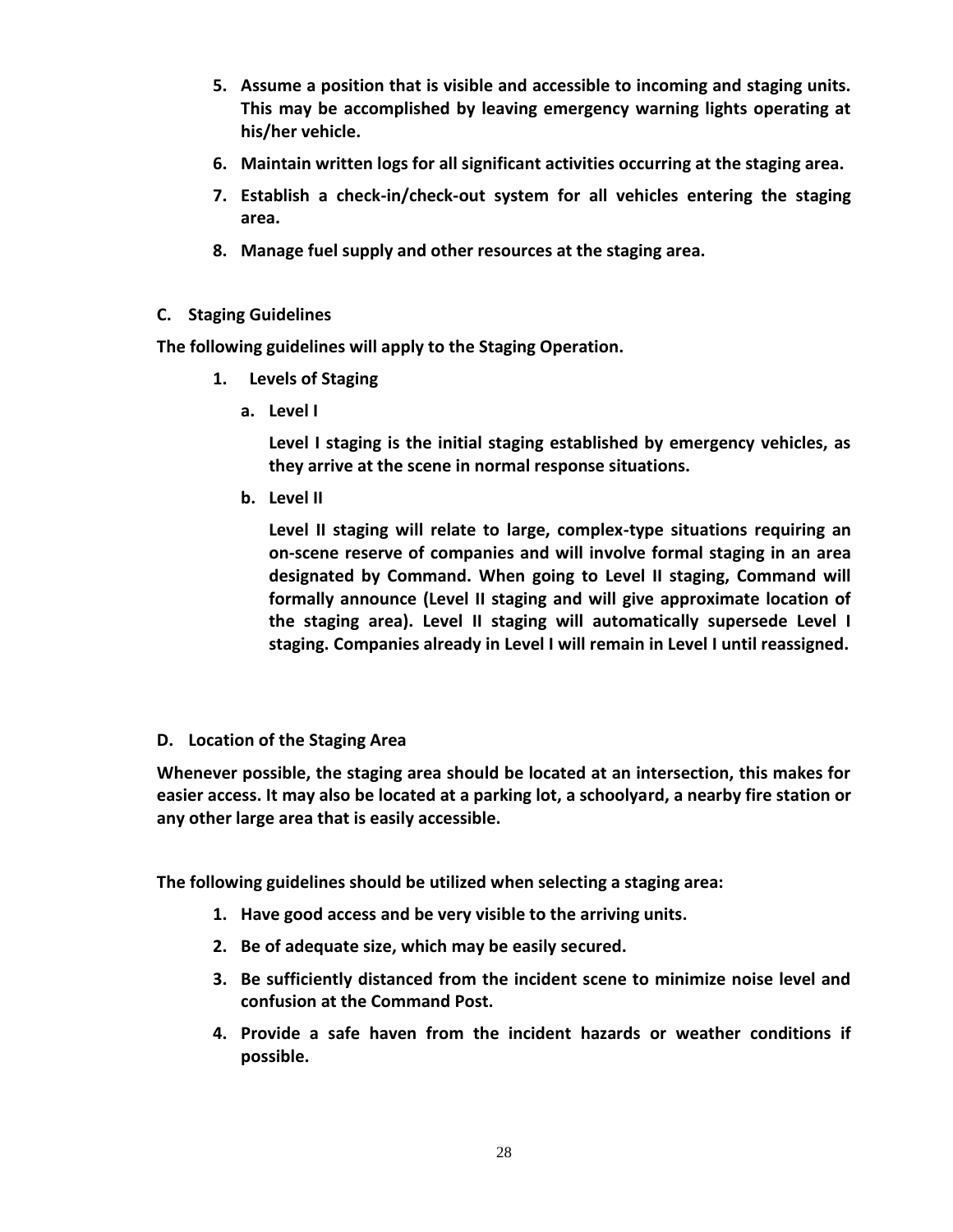**It is essential that all participants are debriefed in order to gather all of the information necessary for developing a complete, accurate understanding of response activities for future planning purposes and identification as to training needs.**

#### **A. Debriefing Tactics**

**Responding personnel may be debriefed in several ways:**

- **1. In small incidents, debrief all personnel as they return to the staging area.**
- **2. In larger operations, debrief only Division/Group leaders who have previously debriefed their team members.**
- **3. In large, complex operations, a debriefing session may be held after the incident is concluded.**

#### **B. Debriefing Procedure**

**To reduce "joint opinion", debriefing should be done individually, not in a group. Debriefing should be recorded in writing to reduce misinformation, misinterpretation and confusion. Written information documents shall become part of the incident record.**

#### **C. Debriefing Questions**

**Debriefing should elicit all pertinent information to include descriptions of activity in accomplishing assignment, specific difficulties encountered, hazards encountered and recommendations for further actions.**

#### **D. Medical Debriefing**

**Medical evaluations should be conducted on personnel exposed to potentially hazardous environments.**

#### **E. Critical Incident Stress Debriefing**

**Critical Incident Stress Debriefing teams are available through the Centralina Council of Governments. During prolonged or serious incidents, command should consider activating team members to assist personnel. After incidents, command may request a debriefing team by making such request.**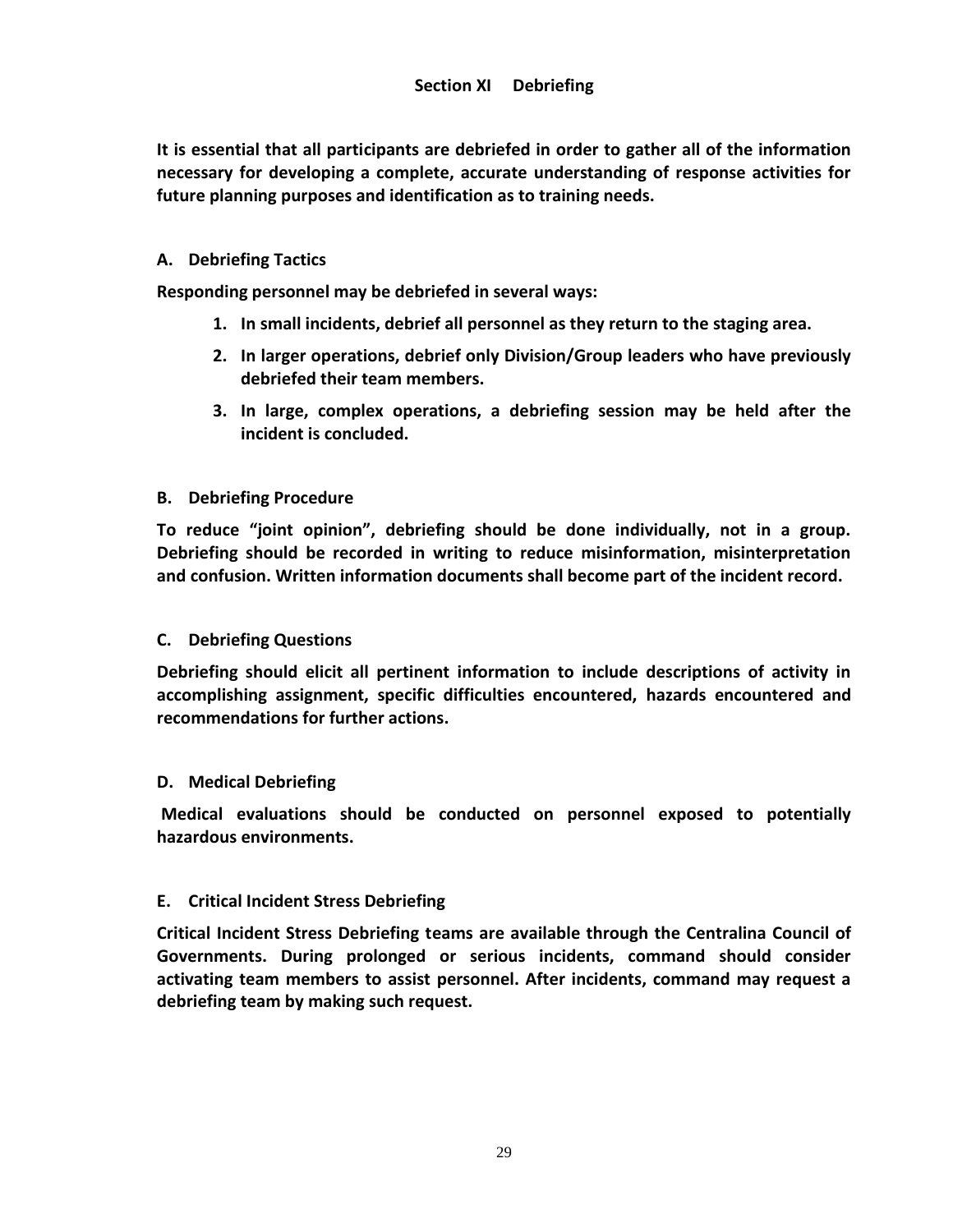**Appendix 1**

# **Hazardous Material Operations Responder Incident Checklist**

#### **Before Responding to the Incident**

- **Have clear directions and adequate information been given?**
- **Plan route to approach the incident area from upwind and uphill if possible.**
- **\* Mutual Aid should be considered if an alternate response route will delay your arrival.**

#### **Upon Arrival**

- **Make a scan of the area involved and transmit a "size-up" to incoming units.**
- **Initiate the Incident Command System and appoint staff positions as needed (i.e. Safety Officer, Operations Officer, Planning Officer, Staging Officer).**
- **Determine a staging area if needed.**
- **From a distance and upwind, use binoculars to look for placards, labels, containers or any other symbols of possible chemicals involved. No flares or other sources of ignition should be used at the scene.**
- **Ensure the immediate area has been secured and if chemical (s) is known start planning evacuation areas and routes if needed.**
- **Obtain information from by-standers or witnesses on the scene that relates to the incident.**
- **If an offensive action is required to mitigate the incident, contact the Gastonia Hazardous Materials Team and ALS Unit and Gaston County Emergency Management Officials to assist with the incident.**
- **Establish holding areas for personnel or victims who have become contaminated.**
- **Law Enforcement should be contacted to assist with scene security and the redirection of traffic to alternate routes if necessary.**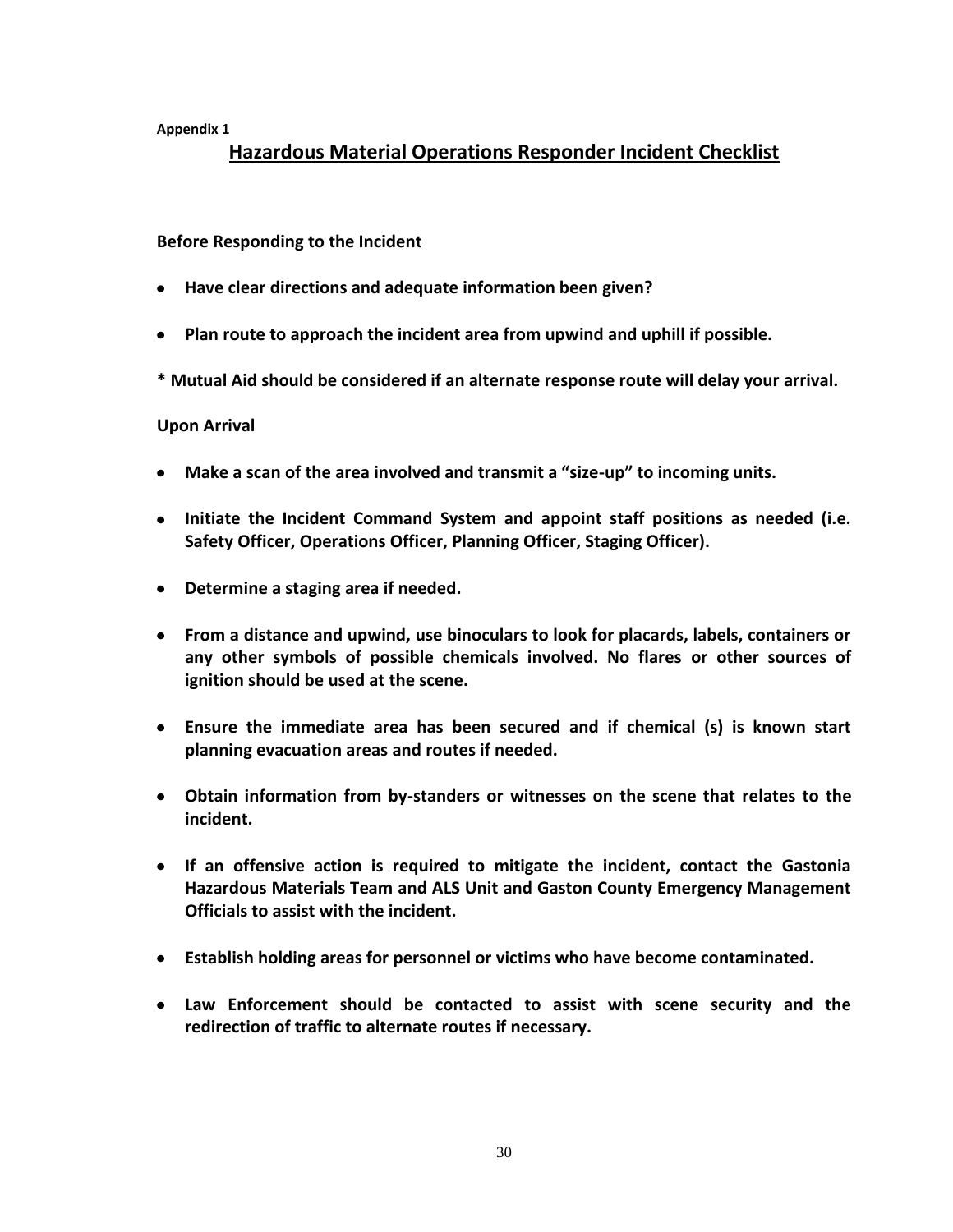#### **Passport Accountability System**

#### **I. PURPOSE**

A. To establish a system to identify and account for the assignment of personnel while operating at emergency incidents.

#### **II. DISCUSSION**

A. One of the primary responsibilities of the incident commander is to provide for the safety of every member of the fire department who is operating at the scene of the incident. The incident commander must recognize the risks of each situation and develop a strategic plan to avoid exposing members to unnecessary danger.

The first stage of accountability for each and every member who is operating at the scene is to know vital information about every individual - who they are, where they are, and what they are doing **at every moment**. On the surface this may appear to be an impossible task, but it is one of the fundamentals of an effective incident management system.

Being accountable for the safety and health of firefighters or any emergency worker includes looking for signs of fatigue and rotating tired crews before their fatigue results in unnecessary injuries. It also means that supervisors are always looking for hazards and directing their personnel to react appropriately to them. One of the fundamental principles of managing safety and health is that management, working through supervisors, is responsible for ensuring that safety and health measures are implemented. Accountability ensures that these measures are implemented for everyone.

The responsibility for accountability works in two directions. Not only is an officer responsible for keeping track of every member he/she is assigned to supervise, but members have an equal responsibility to keep their supervisors informed. If there is a reason for members to be in areas other than where their supervisors expect them to be or if they need to engage in some other activity, it is their responsibility to inform their supervisors to gain approval.

The accountability system should be used at every incident, not reserved for use at large-scale or high risk incidents. To be effective when it is needed most, it must be a routine part of the way operations are conducted.

#### **III. DEFINITIONS**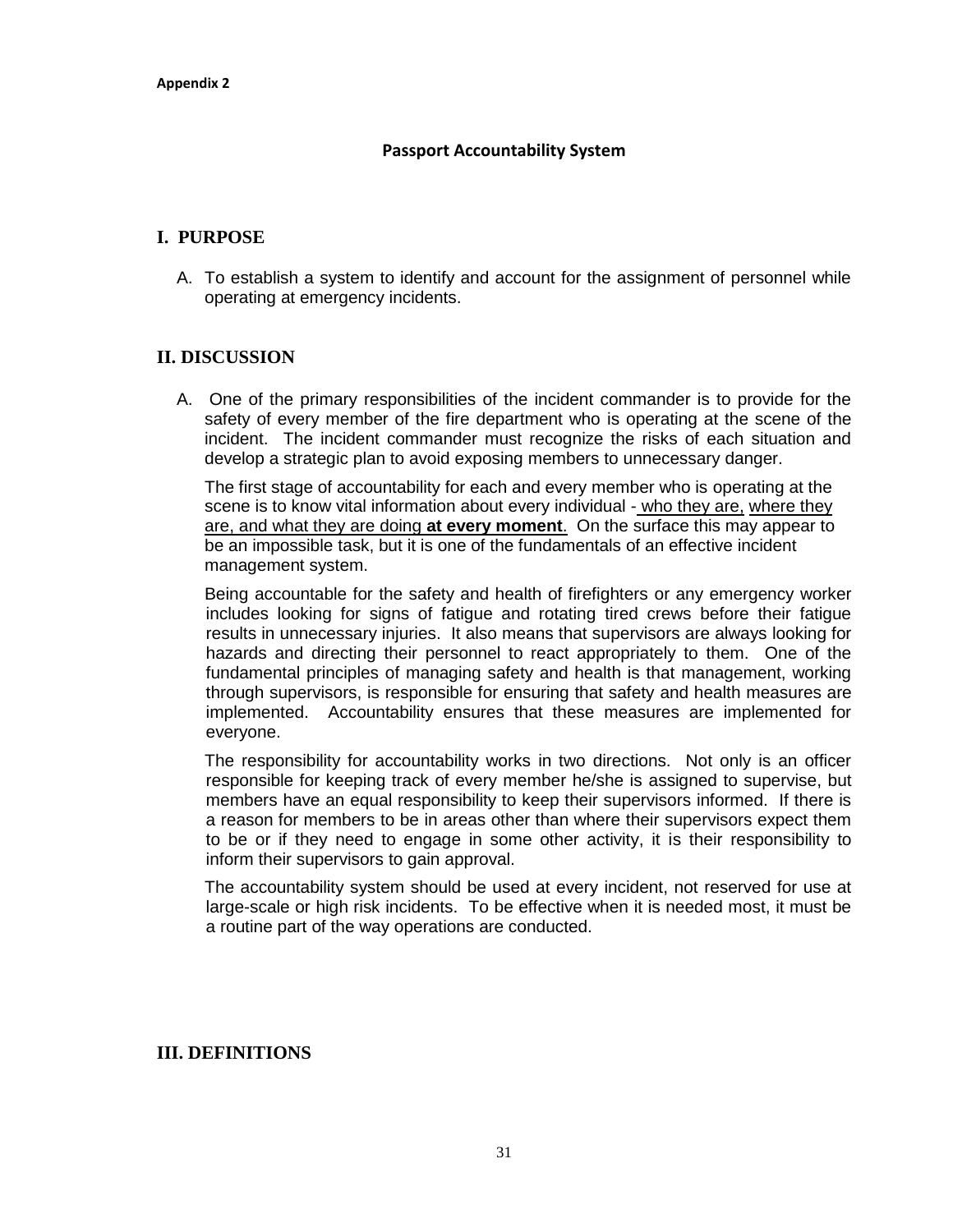- A. Passport : A small plastic or metallic card with the " Engine, Ladder, or Rescue Company or any emergency vehicle such as command units, ambulances or police units" designation affixed to the upper most portion by Velcro . The Passport will also bear the number of the specific vehicle. The "specific vehicle" information will be permanently engraved or affixed to the Passport. The names of the individual members assigned to the unit or company will be attached to the center portion of the Passport. Supplemental vehicle information will be permanently affixed or engraved on the lower portion of the Passport. The Passport will also have a column of "A's and B's "aligned vertically along the right side to indicate the assignment of each of the individual members to an "Interior or Exterior Team "should the need arise.
- B. Roll Call: A poll taken of units and teams to account for all personnel on an incident.
- C. PAR: A term used to report that all personnel are accounted for. It is an acronym for "personnel accountability report ".
- D. Status Board : A tool used by the Incident Commander, sector officers, section chiefs, or control officers to collect and store the passports of assigned units or teams. It is also used to record information for the monitoring of personnel.
- E. Control Officer: A person designated as a Passport Accountability Officer to keep track of personnel entering and exiting a control point at an emergency incident area.
- F. Control Point: A location where a Sector Officer or Control Officer monitors, and controls the entry and exiting of personnel to and from an emergency incident area.
- G. Emergency Incident: Any situation in which the Emergency Service responds to and delivers emergency services. This includes fire, rescue, medical treatment and other forms of hazard control and mitigation.
- H. Emergency Incident Perimeter: Any area where the public is not allowed access during operations at an emergency incident for safety reasons.

#### **IV. PASSPORT HARDWARE**

A. The Passport Accountability System hardware will consist of primary passports, reserve passports, name tags and portable status boards.

#### 1. **Passports**

- a. Each unit or team will have passports to provide accountability of each team member during operations within the emergency incident perimeter.
- b. Passports consist of three sections :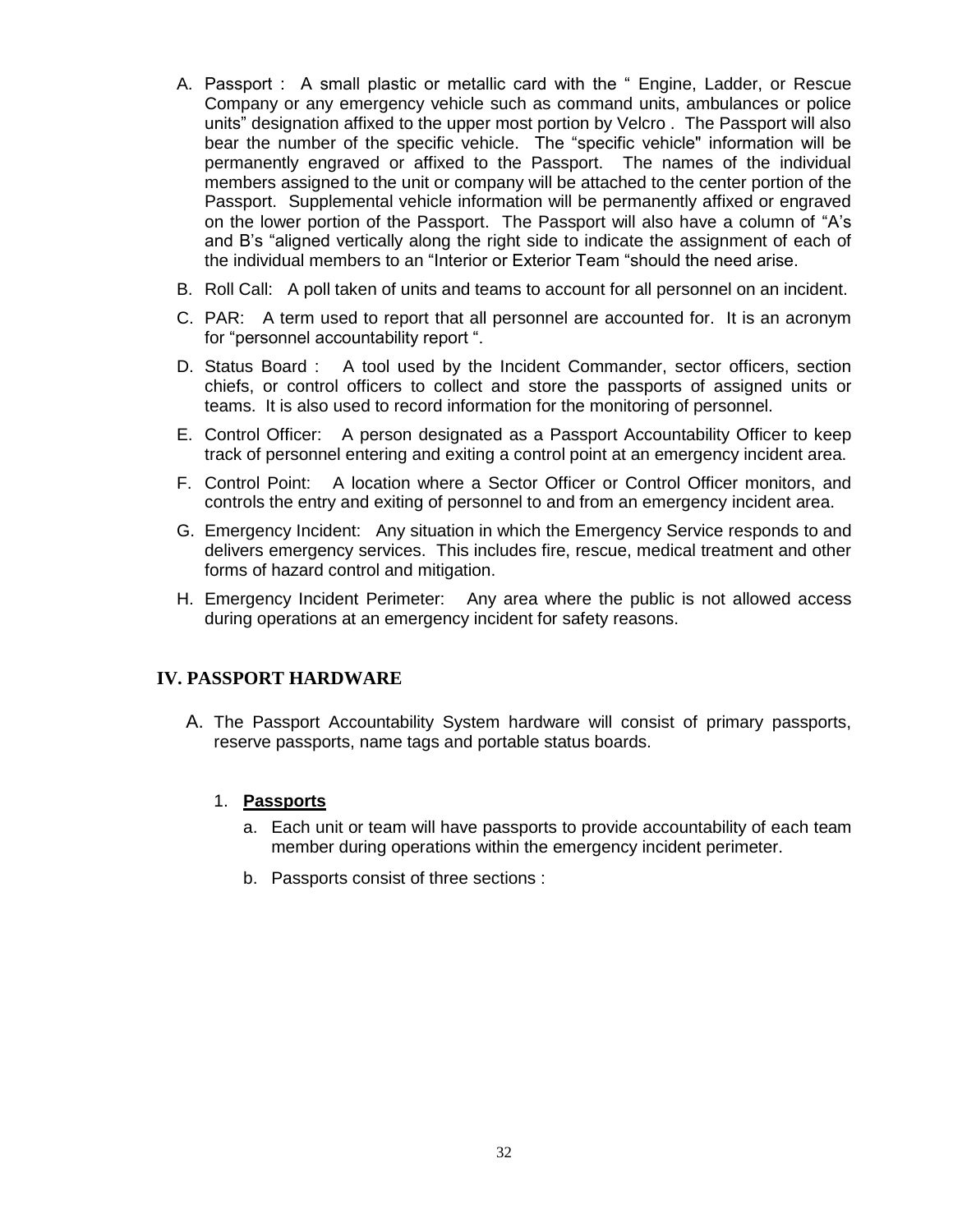**Top section** : Unit, Team, or Staff designation such as E-1, L-4, C-1 etc. The top section will also bear the engraved number of the particular vehicle to which the passport is assigned. **All Gaston County Emergency vehicles will have a Passport assigned to the particular vehicle. The unit, team, or staff designation may change daily due to mechanical problems or vehicle reassignment. It may also be necessary to place a reserve unit in service to serve as a "front line "engine, (ex, E-1). It is important to remember that E-1 is not the vehicle but the assignment**



**Sample Passport**

**Middle Section**: Unit or team members name tags are attached to this section. A vertical column of A's and B's will be permanently affixed to the far right side of the middle section. Each members name will then be followed by an "A or B "to designate assignment to **Interior or Exterior**  Operations on incident scenes.

**Bottom Section** : Space will be provided in the bottom section for supplemental information which is unique to the particular vehicle such as rated pump capacity, booster tank capacity, aerial ladder length and special equipment carried ( on board generator for example).

# 2. **Unit , Team or Staff Designation Tags ( Company Identification Tags )**

**R-3**

a. These tags will also be referred to as "company identification tags "and will be affixed to the Passports by Velcro. The company ID tags must be removable because they indicate a function, not a vehicle. All Unit, Team or Staff Designation Tags will be made of durable plastic and will bear the designation in white letters and numbers on a black background.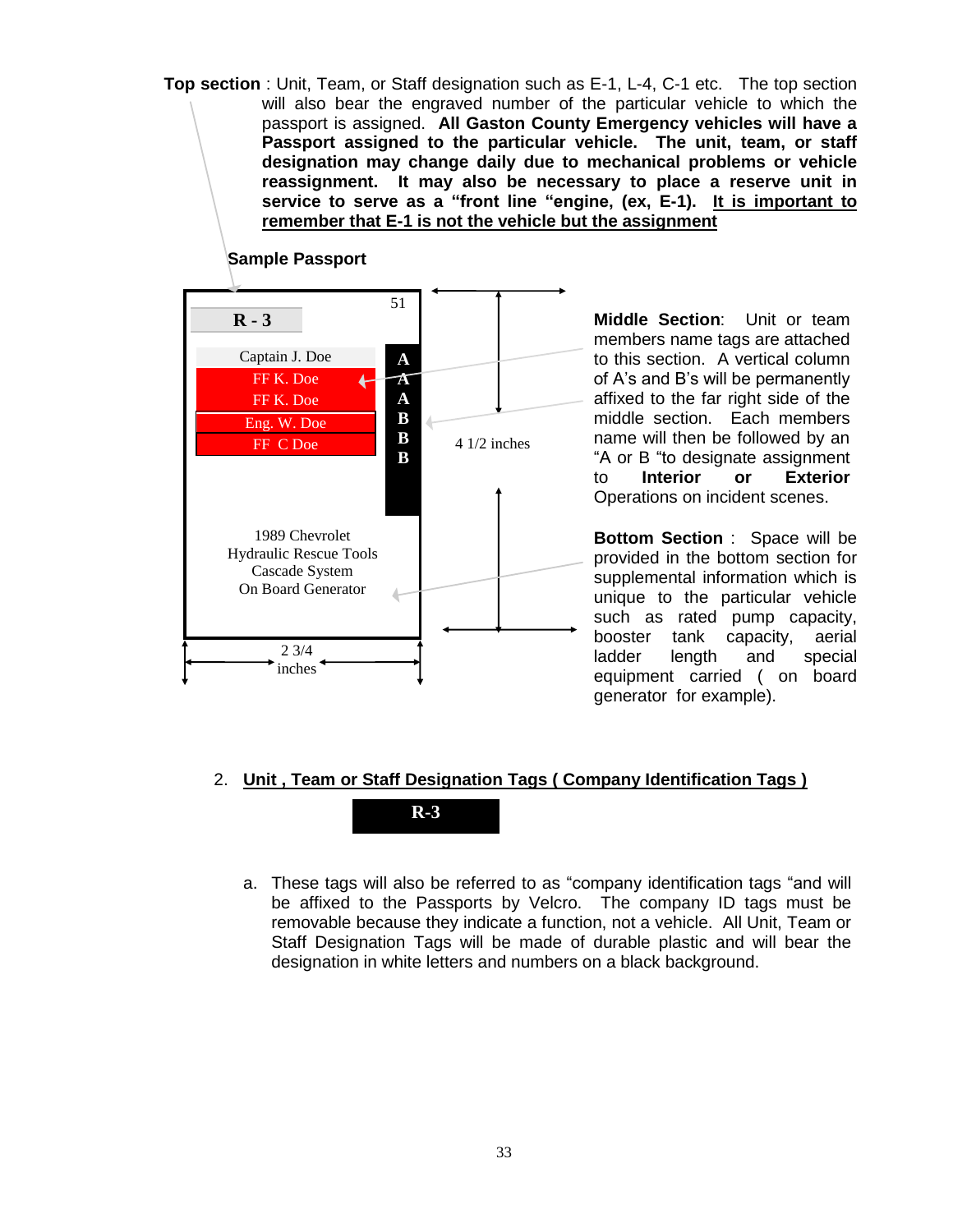#### **PASSPORT HARDWARE (continued)**

#### 3. **Name Tags**

- a. Each member of the Gastonia Fire Department will be issued two (2) name tags which will be made of durable plastic with a Velcro strip on the rear.
- b. The name tags will be color coded as follows :



c. All personnel certified by the state of North Carolina as a Hazardous Materials Technician will have a " dot " ( . ) at the upper right side of their name.



#### 4. **Status Boards**

- a. The status boards will be available in two ( 2 ) sizes:
	- (1) Metallic "sectional" clip boards will be available in the smaller size which shall measure approximately nine ( 9 ) inches by eleven ( 11 ) inches and will consist of an area covered in Velcro for the attachment of the Passports of committed teams and units. The boards will also provide an area for the storage of "tactical command worksheets" and general note taking material. The smaller size status boards will be utilized on most "single alarm incidents ".
	- (2) Large Status board will be available on the command vehicle and will be designed to accommodate Passports and all data necessary to handle a multi- alarm, large scale incident.

#### 5. **Reserve Hardware**

a. Blank passports and other materials will be maintained in order to keep the Passport Accountability System as "current "as possible.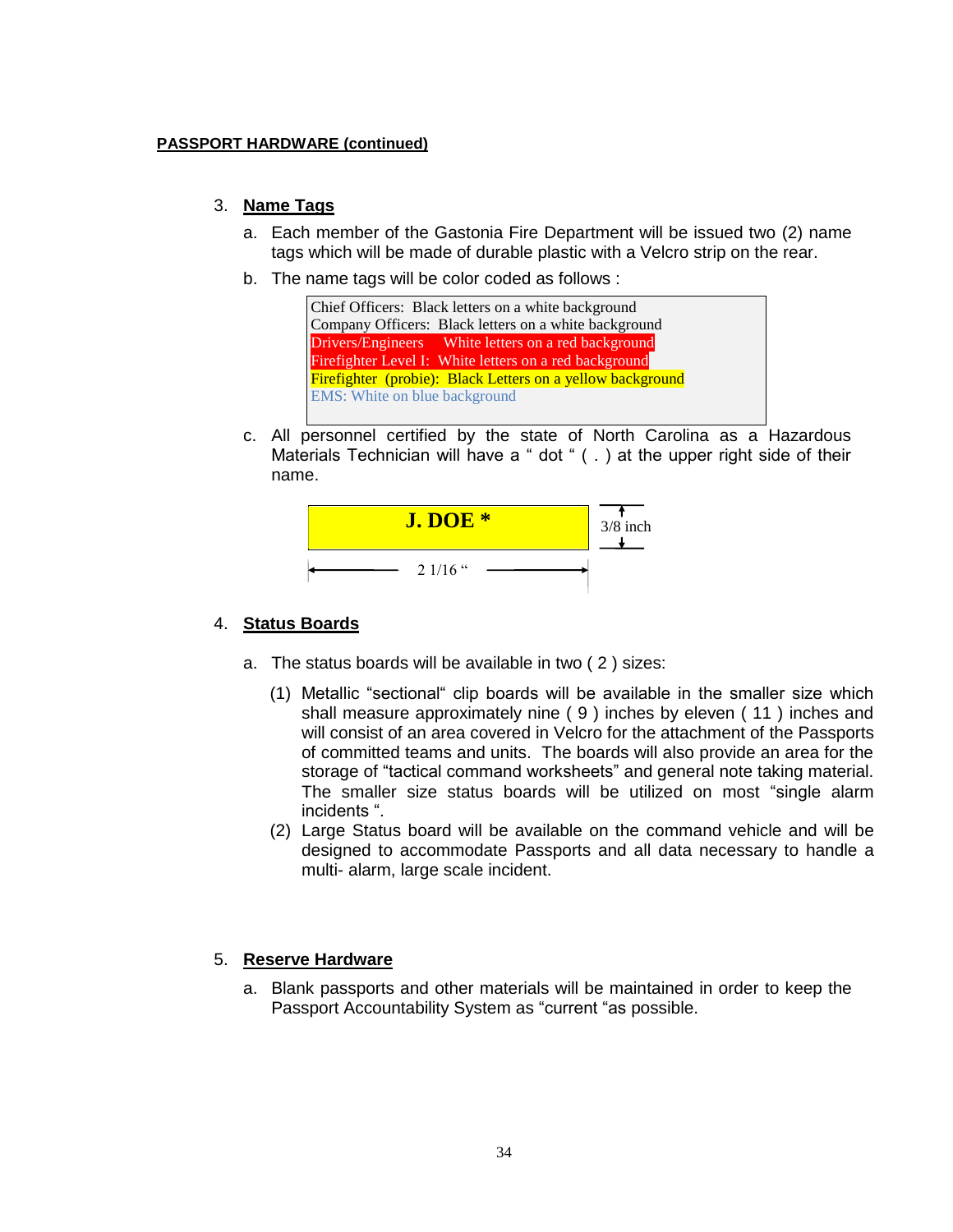# 6. **Helmet Identification**

- a. Each member of all Gaston County Fire Departments will adhere to the helmet Color identification system, which allows quick identification of certified firefighters, officers and probationary status firefighters.
- b. Fire Service helmet identification Qualified Officers: White Certified Firefighters: Black Probationary Firefighters: Yellow
- c. EMS helmet identification Qualified Officers: White Certified EMS personnel: Blue

# **V. PROCEDURE**

A. Each member of the Emergency Service Agency will remove one of their Velcro backed name tags from the underside of the helmet at the beginning of their tour of duty and attach it to the Passport of their assigned company in the proper position. The Officer / acting officer's name tag will be placed on top, the Engineer's tag in the second place, and Firefighters as assigned by the company officer.

**(The company officer will assign firefighters to either A or B {Interior search / rescue or exterior ladder company functions} as needed.)** The company officer will always serve as the " A " Team Leader and the Engineer will serve as the " B " Team Leader. Interior Search and Rescue - "A Team "and Exterior Ventilation and Support Team - "B Team ".

- B. Each company officer will be responsible for maintaining the Passport of his / her apparatus at all times during the tour of duty.
- C. Passports will be located in an easily accessible area which should not require "climbing "when opening the officer's door of apparatus and near the driver's area of the staff vehicles. The Passports for the staff vehicles will be approximately one half the size of the apparatus Passports. Due to the various designs of Fire Department apparatus and Staff vehicles, it is difficult to designate a " standard location " for the placement of the Passports however they should generally be located as directed and should be readily accessible to any department member designated to collect them on an incident without having to search for them.
- D. Reserve Apparatus: As previously stated, all Fire Department vehicles will "carry "a Passport. If vehicle number 79 goes to the garage for repairs and it is temporarily replaced by reserve vehicle number 57, then only the Unit, Team, or Staff designation tag should be removed from the Passport of vehicle 79 and attached to the Passport of vehicle number 57, along with of course, the name tags of the members assigned. It will prove very helpful to the incident commander to learn that E-1 is not carrying the water as usual, or the rated capacity of the pump is not as great as before, or the deck gun that you wanted to utilize is missing, etc.
- E. The Command Staff will maintain portable status boards in two (2) sizes on the command vehicle which can be used by the incident commander, sector officers,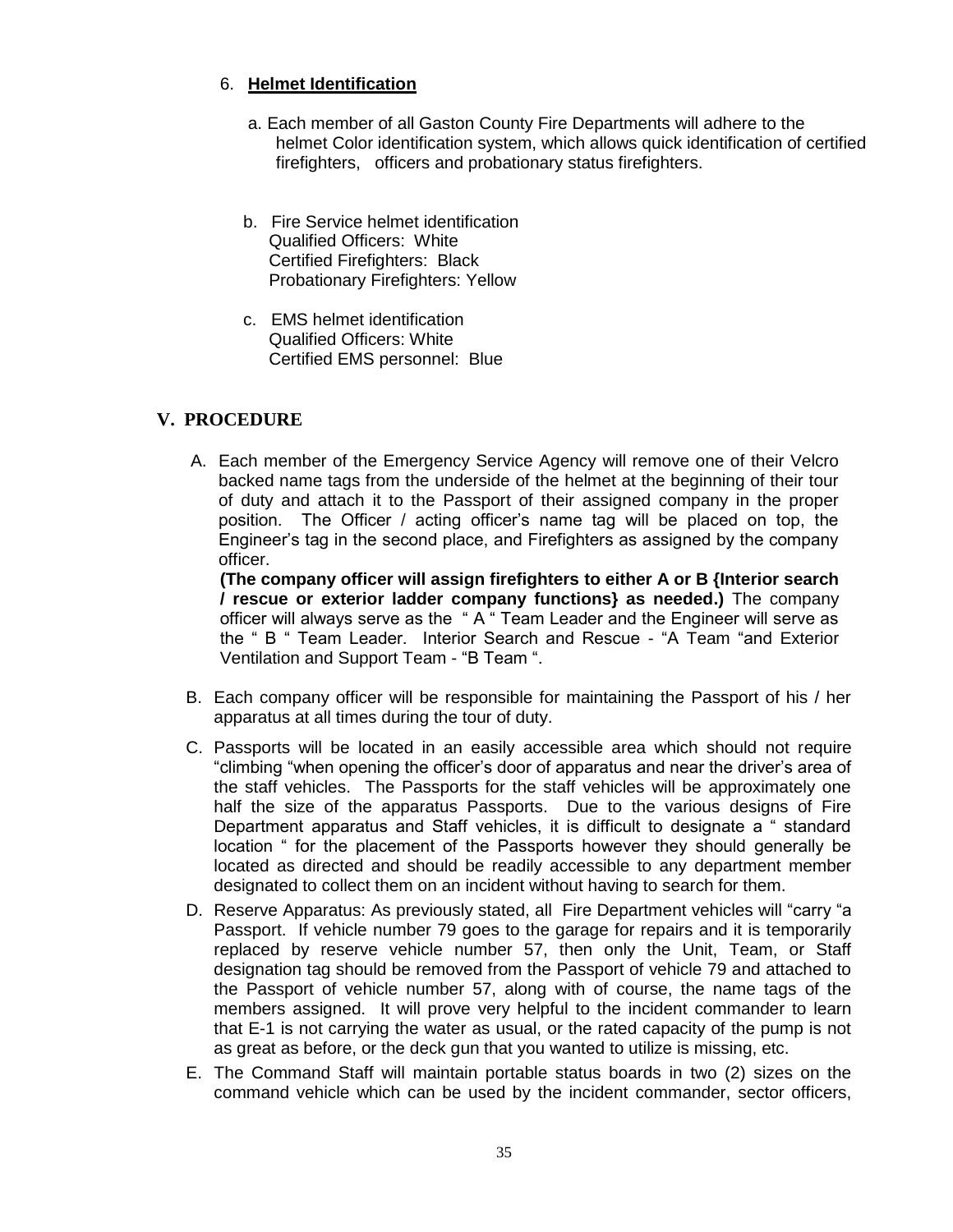accountability officers etc. on the fire/ incident scene. The smaller status board will provide space for the collected Passports of the committed units and Staff Vehicles for most emergency incidents. The smaller status board will provide storage for Tactical Command Worksheets and other note taking material. This board will also provide a section which shall display "available units ". This will consist of a list of all "front-line "units under a "status "column. This board will consist of three columns titled "Status 1" , "Status 2" and "Status 3".

- Status 1 : Available for immediate response,
- Status 2 : Busy but available for emergency response,
- Status 3 : Unavailable for any type of response. (mechanical breakdown, committed to another incident etc.) The "front-line units" will be listed on the same Velcro backed labels as the " Company Identification "tags. All Fire Department Units will be listed under one of the three columns.



#### **Sample Passport**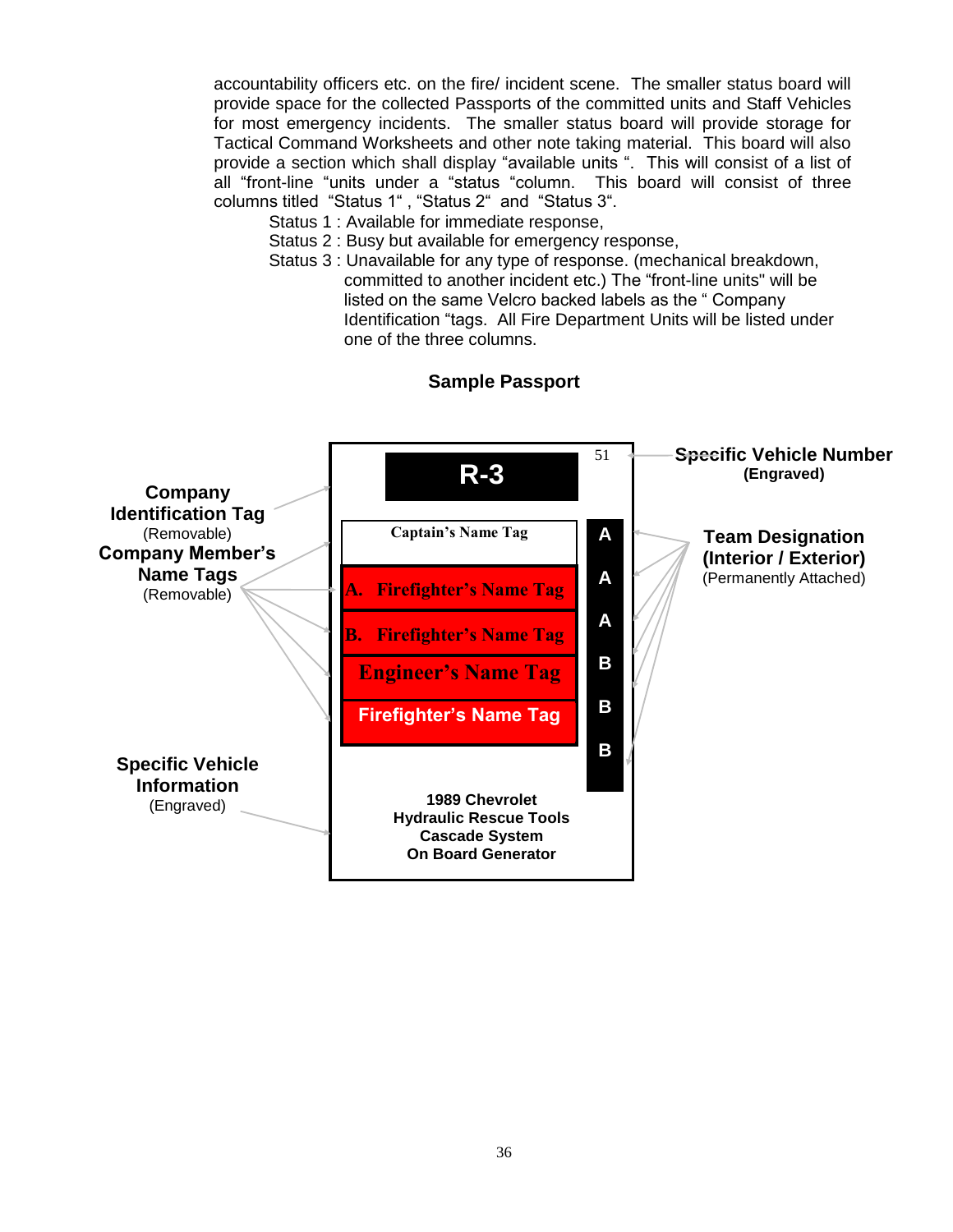# **Sample Status Board**